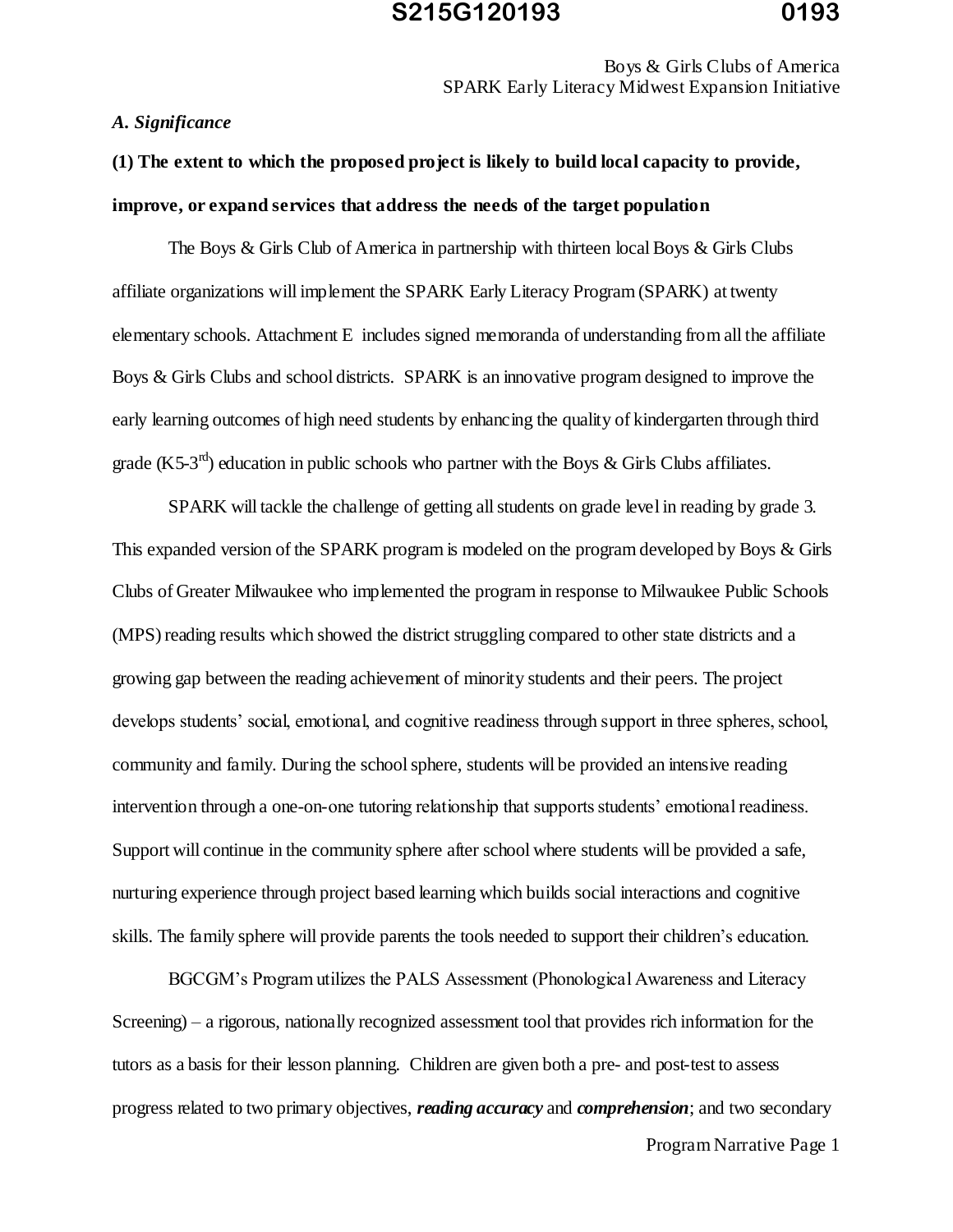#### Boys & Girls Clubs of America SPARK Early Literacy Midwest Expansion Initiative

objectives, *spelling* and *reading words in isolation*. The pre/post test table below demonstrates the

reading gains realized by SPARK participants.

|  |  |  | <b>SPARK Program Results - A Demonstration of Accelerated Growth</b> |
|--|--|--|----------------------------------------------------------------------|
|--|--|--|----------------------------------------------------------------------|

| <b>Reading Improvement Indicators</b>              | <b>Pre-Test Post-Test</b><br><b>Fall 2008</b> | Spring 2009 | <b>Pre-to-Post</b><br>Comparison |
|----------------------------------------------------|-----------------------------------------------|-------------|----------------------------------|
| % of Children Reading Accurately* at Grade Level   | 23%                                           | 84%         | $+263%$                          |
| % of Children Comprehending Grade Level Reading    |                                               |             |                                  |
| Material                                           | 19%                                           | 75%         | $+295%$                          |
| % Grade Level Words Spelled Correctly              | 23%                                           | 47%         | $+107%$                          |
| % of Grade Level Words Read Correctly in Isolation | 28%                                           | 69%         | $+144%$                          |

\*Accuracy is defined as 90% or more of words in a passage identified correctly

These results closely mirror gains demonstrated during previous program years. This consistency in SPARK performance speaks to the reliability of the measures as well as the efficacy of the program design and implementation.

In 2010 the BGCGM SPARK program was awarded a U.S. Department of Education Investing in Innovation (i3) grant. In this program BGCGM partnered with the University of Wisconsin, Madison to conduct a rigorous evaluation of the program employing a randomized-control design to isolate the impact of the program on student achievement. The Milwaukee Public Schools uses the Measures of Academic Progress (MAP) assessment, published by the Northwest Evaluation Association (NWEA), three times each year (in the fall, winter, and spring) as its benchmark assessment for all grade levels. Thus, the evaluation is able to use MAP results to track the impact of SPARK on student achievement.

The evaluation of the Winter 2012 program results compares the unadjusted growth on the MAP reading assessment for program participants receiving different numbers of tutoring sessions with control group students randomly selected to not receive tutoring. These numbers show that control group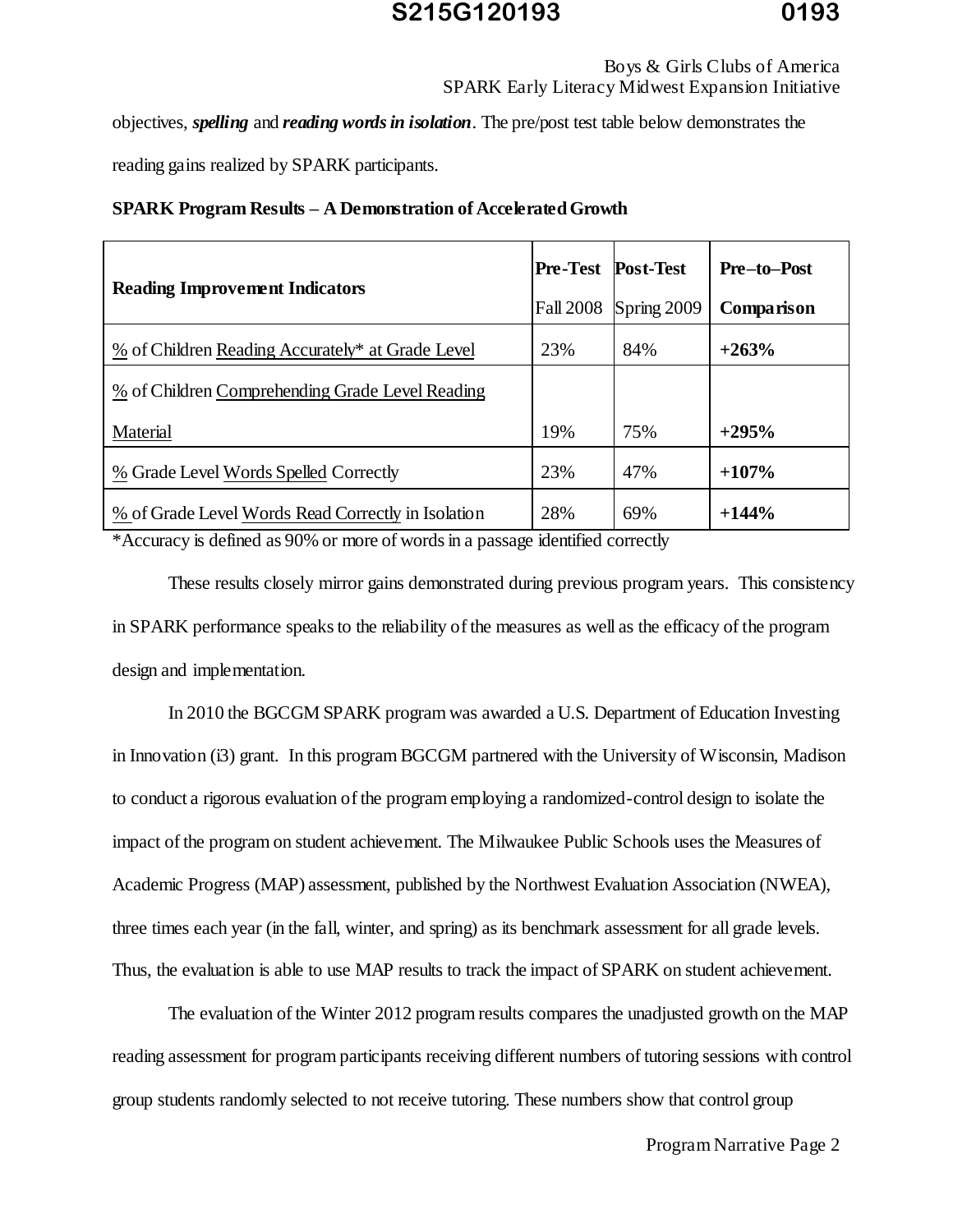#### Boys & Girls Clubs of America SPARK Early Literacy Midwest Expansion Initiative

students, on average, gained 6.18 scale points on the MAP from the fall administration to the winter. Comparatively, program participants receiving more than 19 sessions gained, on average, 35% more, showing 8.37 scale points growth. The results show that the overall impact of the program was 1.02 scale points (95% confidence interval of -.27 to 2.33), which approaches statistical significant ( $p = .12$ ). Further, analysis of specific reading strands embedding within the MAP assessment suggests that the program may be having an impact on Phonics, Concepts of Print, and Vocabulary and Word Structures.

# **(2) The extent to which the proposed project involves the development or demonstration of promising new strategies that build on, or are alternatives to, existing strategies.**

 SPARK represents a comprehensive approach to literacy for struggling readers by creating an integrated school, community, and family initiative to substantially improve literacy performance. The program provides a model innovative approach for both literacy activities and book distribution (absolute priority) by wrapping services around the students during school, after school and in the home so they receive the intensive support they need. The activities of each sphere individually have been proven as effective methods for increasing literacy.

Joyce L. Epstein, in a 1995 article and a 2001 book titled *School, Family, and Community Partnerships,* argued that school, family, and community are important "spheres of influence" on children's development and that a child's educational development is enhanced when these three environments work collaboratively toward shared goals. By implementing activities across six types of involvement: parenting, communication, volunteering, learning at home, decision-making, and collaboration with the community, educators can help improve student achievement and experiences in school (Epstein,  $2001^1$ ).

The framework of the *School Sphere* of SPARK is based on the Reading Recovery program. Reading Recovery focuses on in-school tutoring with lesson plans written, and assessments analyzed,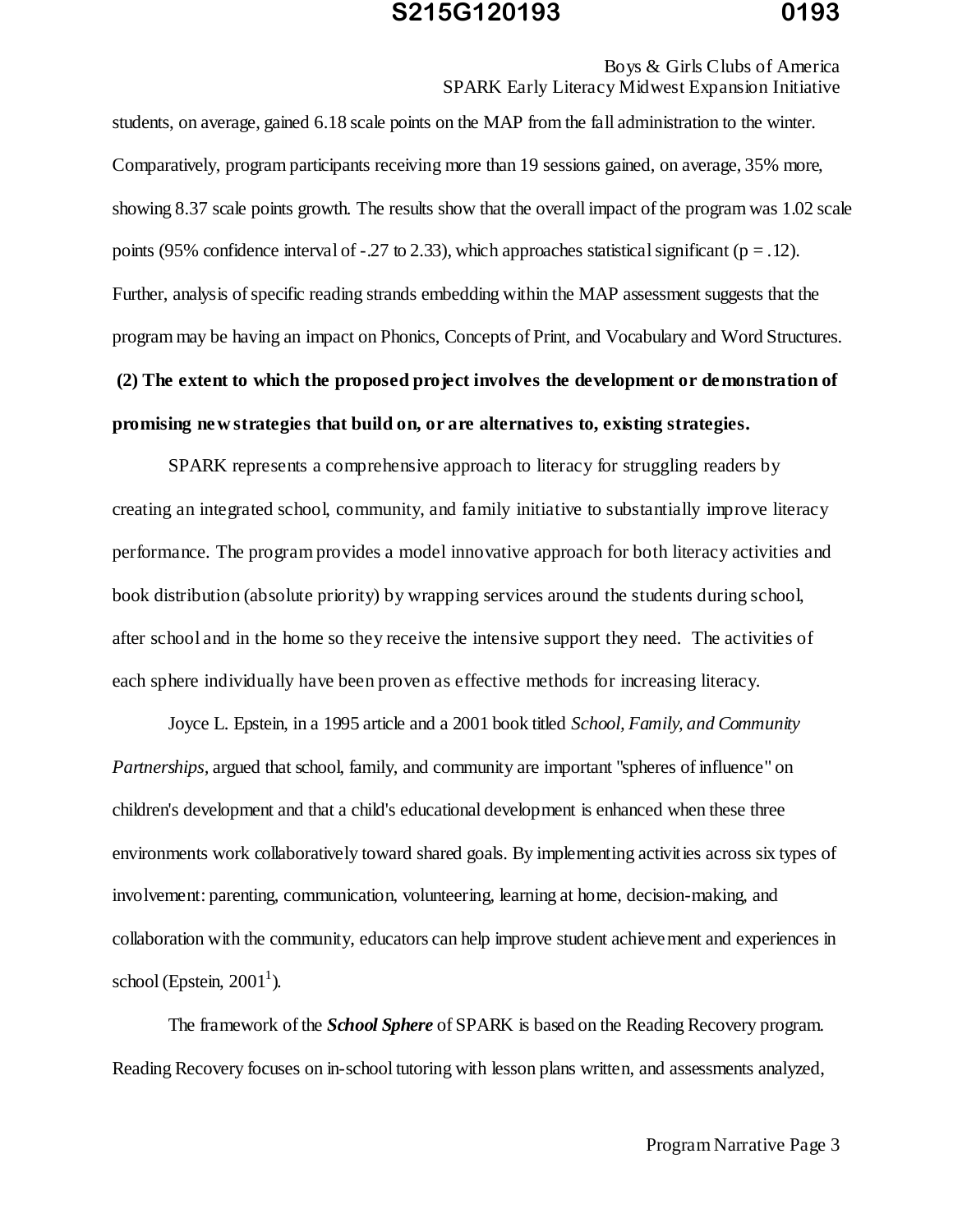#### Boys & Girls Clubs of America SPARK Early Literacy Midwest Expansion Initiative

by the tutors themselves. In a comparison of early literacy intervention programs, Pinnell et al found that Reading Recovery subjects performed significantly better than any other treatment and comparison group on all measures (Pinnell, Lyons, DeFord, Bryk, & Seltzer, 1994<sup>2</sup>).

The *Community Sphere* provides opportunities for students to explore reading books that are of interest to them through thematic group literature projects; literacy games and small group activities; small group read aloud and independent reading time. Research on motivation shows most students have a high self-concept about reading and when they read books of their own choosing they are likely to be more motivated, independent readers. According to Mohr  $(2006^3)$  when given an opportunity to self-select, the majority of students chose books that served as windows to the world around them rather than texts with characters reflecting their gender, ethnicity, or cultural backgrounds. Students who were given a book as a reward and students who received no reward were more motivated to read than the students who received a token such as a sticker or pencil. Providing reading-related rewards such as books, more time for silent reading, and choosing books from the library sends the message that reading is valued (Marinak & Gambrel,  $2008<sup>4</sup>$ ). The ultimate goal is to create motivated, skilled readers who choose to read widely and who develop lifelong reading habits.

Research on the effects of parental involvement such as those in the *Family Sphere* has shown a consistent, positive relationship between parents' engagement in their children's education and student outcomes. Senechal's  $(2006^5)$  meta-analysis of family reading activities showed that brief "skills" instruction after reading was six times more powerful than simply reading to a child.

Evaluations of family involvement in a variety of school-based programs suggest that engaging with families through home visitation is an integral aspect of early childhood development (Azzi-Lessing,  $2011^6$ ). Responding to the need to increase literacy skills for young children in low-income areas, home visits are increasingly included to convey information to the families about a child's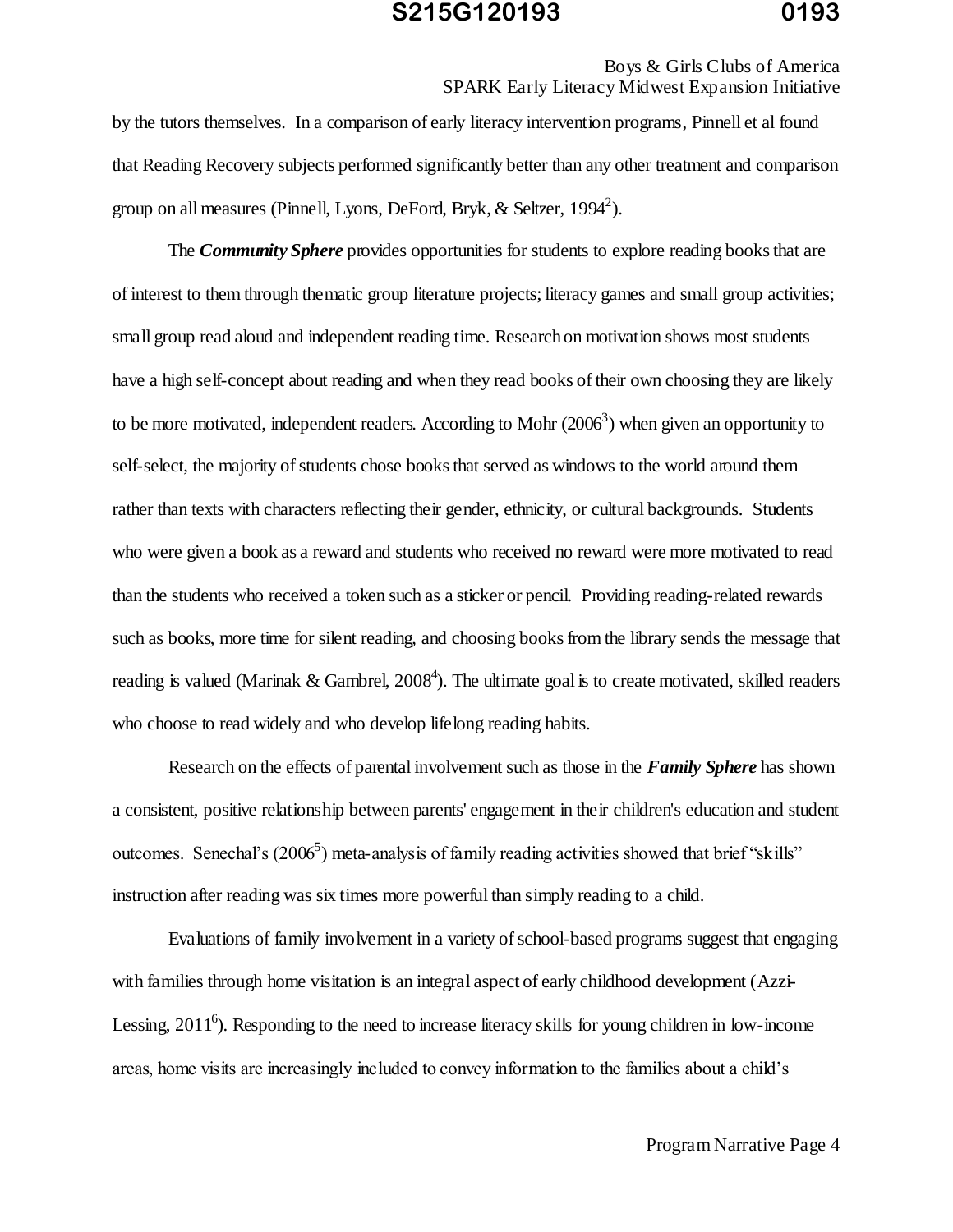#### Boys & Girls Clubs of America SPARK Early Literacy Midwest Expansion Initiative

achievement or to share literacy practices that can be done at home. The intention is to have the families supporting the literacy practices at school and intervention programs. Developing an approach to home visitation that ensures pertinent information is shared and also empowers families to become involved in the program necessitates strategic, pragmatic and continuous refinement.

#### *B. Quality of the project design*

**(1) The extent to which the goals, objectives, and outcomes to be achieved by the proposed project are clearly specified and measurable.** 

SPARK is an innovative program for improving early learning outcomes of students in kindergarten – 3rd grade. By improving the literacy levels of non-proficient readers the project will turn around low performing elementary schools in the identified partner districts. The project will reach these goals and objectives as documented through the performance measures by expanding the implementation of and investment in, literacy for underserved youth. The resources that will go into reaching the goals and objectives are demonstrated in the program logic model (attachment F).

*Goal:* Demonstrate an impact on improving student growth in reading for high-need students by expanding the implementation of the SPARK Early Literacy Program.

*Objective:* Significantly improve reading performance of participants through literacy work in 3 spheres

**Performance Measure 1:** Teacher ratings of participating students will exhibit higher reading levels than the students in comparison groups

*Performance Measure 2:* Students will demonstrate a greater growth than comparison group participants on the district's universal screening assessment in reading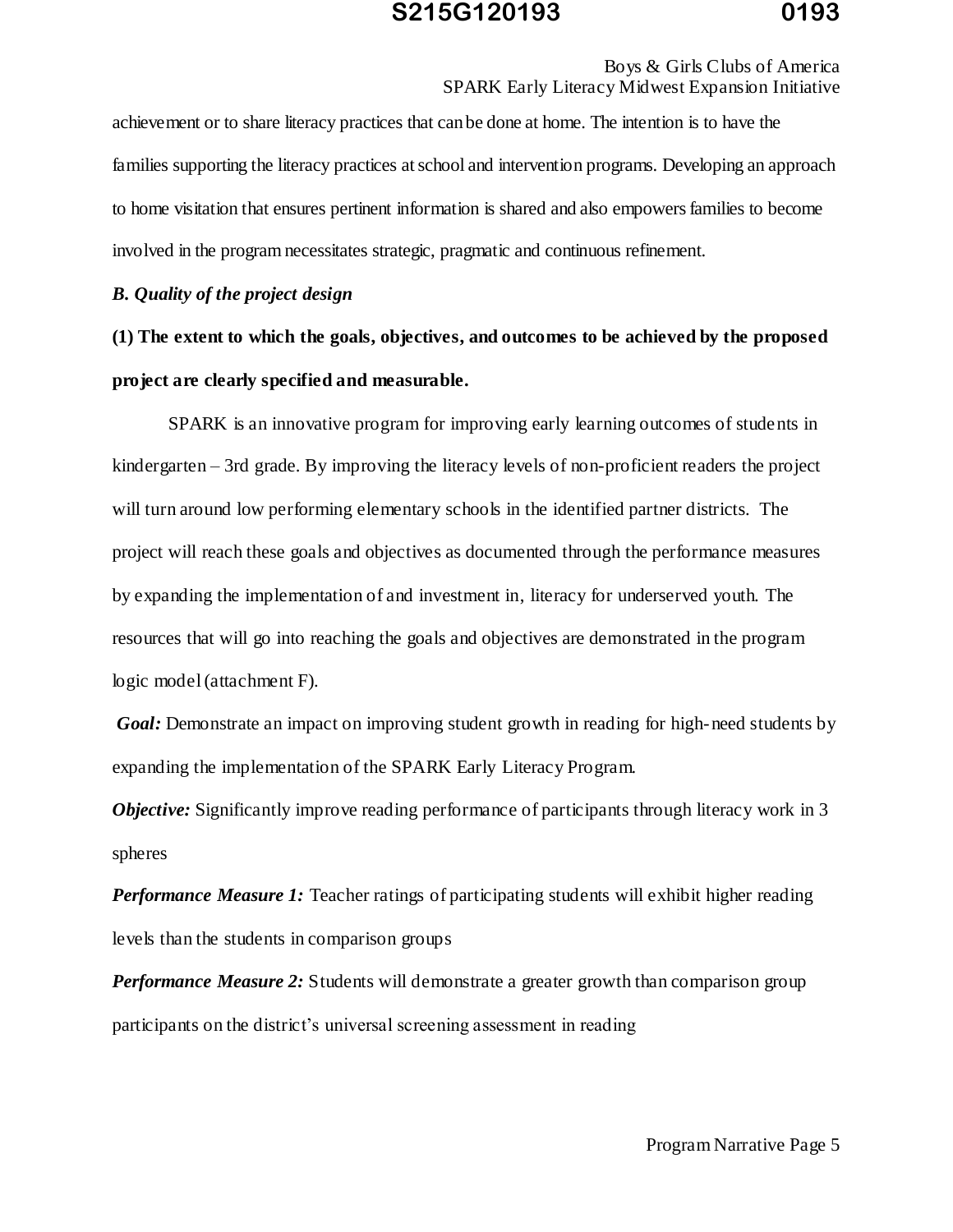### Boys & Girls Clubs of America SPARK Early Literacy Midwest Expansion Initiative

*Performance Measure 3:* Participating students will be reading at grade level as determined by fourth grade standardized assessments.

*Performance Measure 4:* The percent of students proficient and advanced at the participating schools will be greater than the district average on the reading subtest of fourth grade standardized assessments.

# **(2) The extent to which the proposed project will be coordinated with similar or related efforts, and with other appropriate community, State, and Federal resources.**

By infusing literacy education into all phases of the child's day, SPARK promotes learning through collaboration and interaction between all the involved participants. By creating and building partnerships, the SPARK program involves students, peers, teachers, tutors, and parents in the learning process. It is through these partnerships that schools, families, community-based organizations and the individuals themselves are able to increase the capacity for literacy improvement and the development of effective and meaningful literacy programming.

*Schools and school districts*-SPARK utilizes a framework for instruction using curriculum guides for school district selected curricula that document the direct connections to state standards, descriptors and district learning targets. SPARK will use each school district's Comprehensive Literacy Plan in order to delineate alignment with grade levels specific to reading and writing.

*21st Century Community Learning Centers (CLC)*-BGCA has carefully selected the affiliate partners based on their participation in the U.S. Department of Education's CLC program. CLCs provide academic enrichment opportunities during non-school hours for children, particularly students who attend high-poverty and low-performing schools. The program helps students meet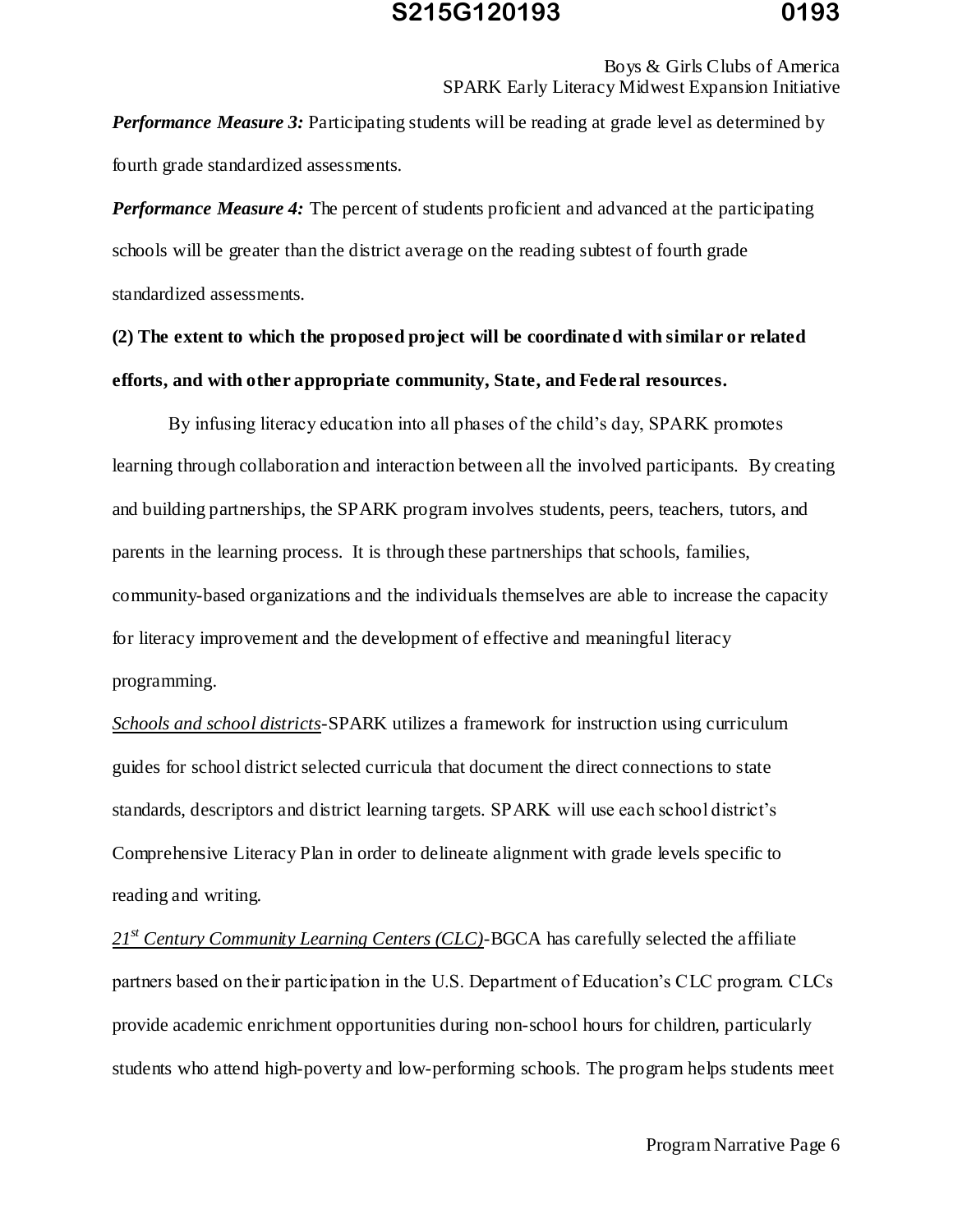Boys & Girls Clubs of America SPARK Early Literacy Midwest Expansion Initiative

state and local student standards in core academic subjects. Community Sphere SPARK activities will be conducted within each school's CLC providing an ideal infrastructure for implementation.

*Local Colleges and Universities*-Local affiliates will partner with the Schools of Education at colleges and universities in their communities to recruit students working toward degrees in education to serve as SPARK tutors. This arrangement serves a dual purpose. It provides SPARK program sites with tutors whose education has prepared them for participating in the education of young people and provides experience to those college students in working with underserved youth.

*AmeriCorps*-The SPARK program initiated by Boys & Girls Clubs of Milwaukee relies heavily on funding from the Corporation for National and Community Service's AmeriCorps program to provide a stipend and education award to college students serving as SPARK tutors. After successful implementation of a SPARK program, local affiliates will be encouraged to apply for AmeriCorps funding for the SPARK program as a means to sustain it after Innovative Approaches to literacy funding has expired.

# **(3) The extent to which the proposed project is part of a comprehensive effort to improve teaching and learning and support rigorous academic standards for students.**

The project will provide a "wrap-around" approach to early literacy instruction with school-community-family partnerships that create an environment conducive to collaboration. The three spheres of wrap-around support are described below.

The *School Sphere*: Each child in kindergarten through grade 3 will participate in an early literacy benchmark assessment in the fall. The benchmark assessment is a standardized assessment that will be administered three times per year and will serve as the district's universal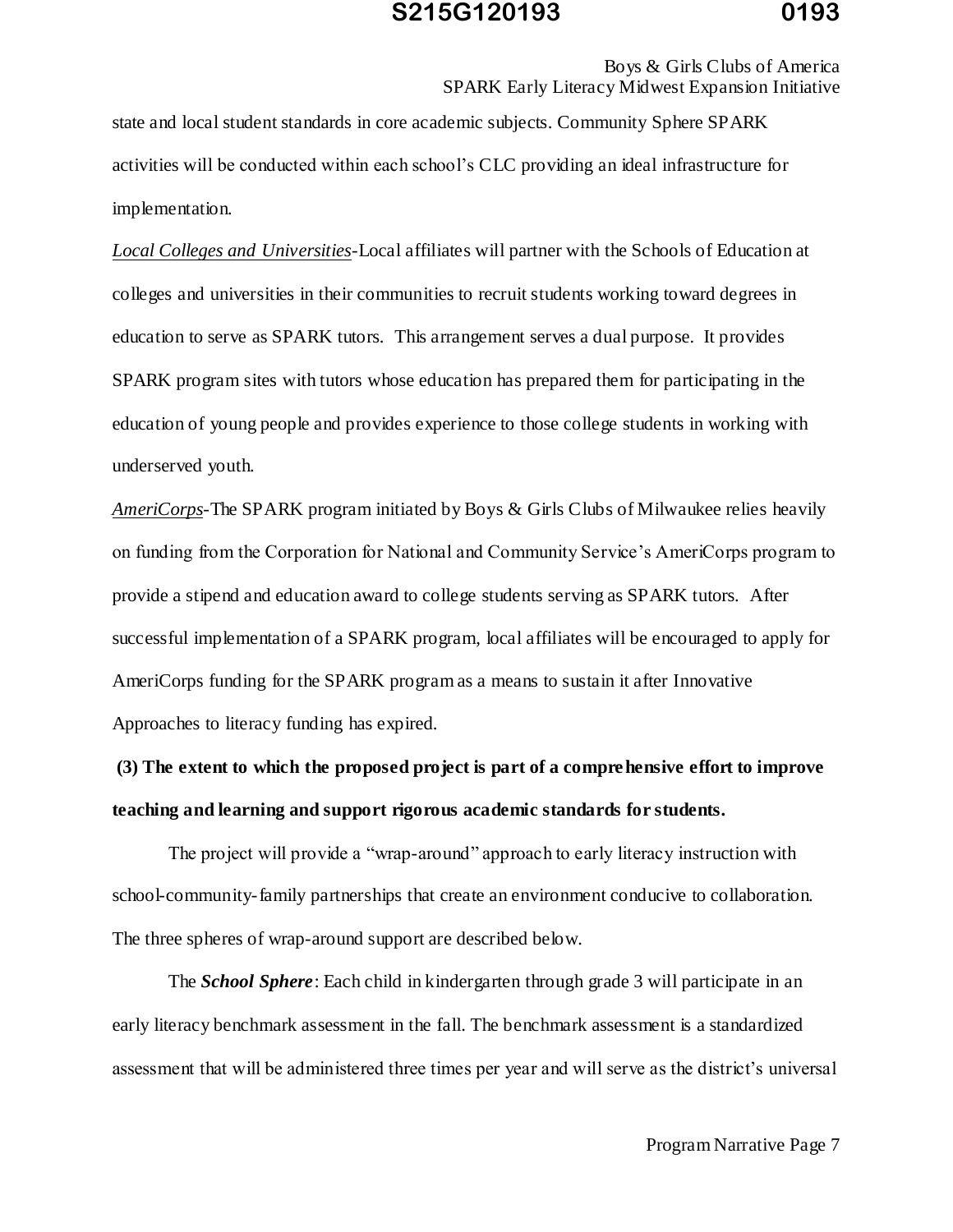#### Boys & Girls Clubs of America SPARK Early Literacy Midwest Expansion Initiative

screening measure to identify children in need of intervention. The assessment will serve as the tool for identification of students targeted for SPARK. Since the assessment is administered multiple times throughout the year it will also be used to inform instruction; to measure students' responses to school-based interventions; and to provide information to monitor and evaluate program performance.

There will be an average of 45 students identified for participation each year in each participating school. Identified students will receive individual tutoring sessions three times each week thereby providing an additional literacy intervention for struggling students during the day school. About eight tutors will be provided at each site. A licensed teacher will serve as a site coordinator at each school and will oversee the tutoring, provide tutor training, model lessons and provide tutor support as needed. Each tutoring session will be arranged around a lesson plan that includes the following six activities:

*1a. Familiar Activity/ Word Play* (1 minute) – The lesson begins with a warm-up where the student and tutor review a concept that is familiar to the student.

*1b. Running Record* (replaces 1a. every 6 sessions for ~5 minutes) – In the running record exercise the student reads a passage to the instructor who notes the miscues the student makes. The record is then scored to determine student progress.

*2. Vocabulary Instruction* (5 minutes) - Vocabulary development is highly correlated to successful reading comprehension (Pressley,  $2000^7$ ; Stanovich, 1986<sup>8</sup>). Explicit and direct vocabulary instruction will allow students to see and use words multiple times in multiple contexts.

*3. Writing* (~9 minutes) – Writing exercises are used to further develop students' language skills and enrich their vocabularies.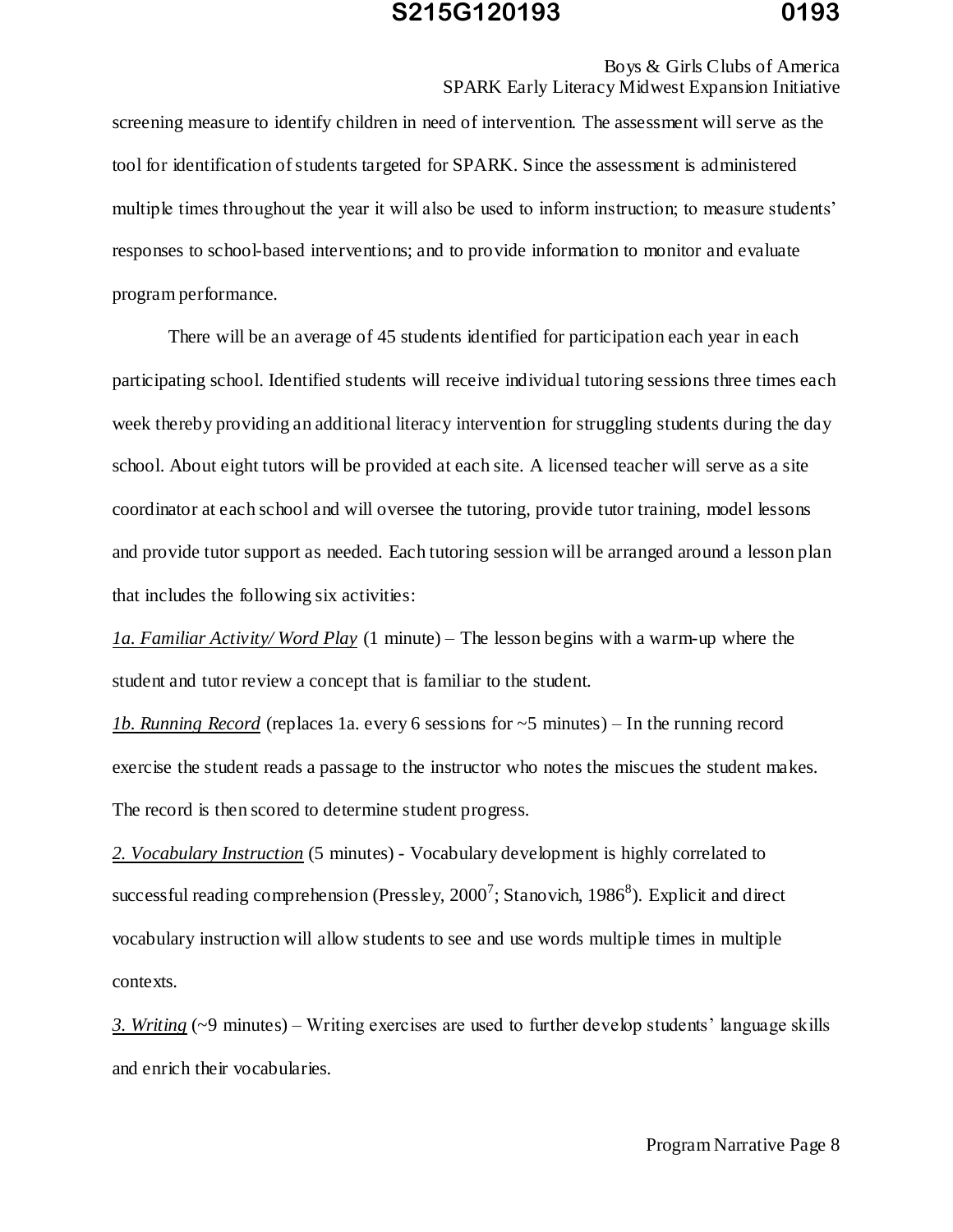Boys & Girls Clubs of America SPARK Early Literacy Midwest Expansion Initiative

*4. Guided Instruction* (10 minutes) – As students use RAZ-Kids, an on-line supplemental reading program, in the classroom, tutors will select books from Reading A to Z (the parent program for RAZ-Kids) and other sources which align to the current reading level of the student. These books will serve as the context for guided instruction which helps the students acquire reading strategies, such as the use of context clues, letter and sound knowledge, and syntax or word structure. Books from Reading A to Z can and will be duplicated for students to use at home. *5. Tutor Read Aloud* (1 minute) – Each session ends with the tutors reading aloud a passage or poem to model fluency, placing special emphasis on inflection, character voice and proper cadence.

The *Community Sphere*: Students participating in tutoring during the school day will also participate in a one hour after-school literacy sessions 3 times per week provided by the site coordinator and tutors. The sessions will be conducted within each school's after school Community Learning Center (CLC) providing an ideal infrastructure for implementation. Afterschool literacy sessions provide a less formal setting than in-school sessions and include: 1. Student interest surveys to select book and activities based on students' interests 2. Group projects that involve comprehension and vocabulary of literature, exploration of ideas presented in literature, extension of literature, integration of the arts and writing, presentations 3. Literacy games and small group activities that increase phonemic awareness 4. A print-rich environment conducive to early literacy

5. Individual and small group read-alouds structured around themes

6. Independent reading time

The *Family Sphere*: The family outreach component emphasizes keeping families engaged and involved in their children's reading progress. Project staff will engage the families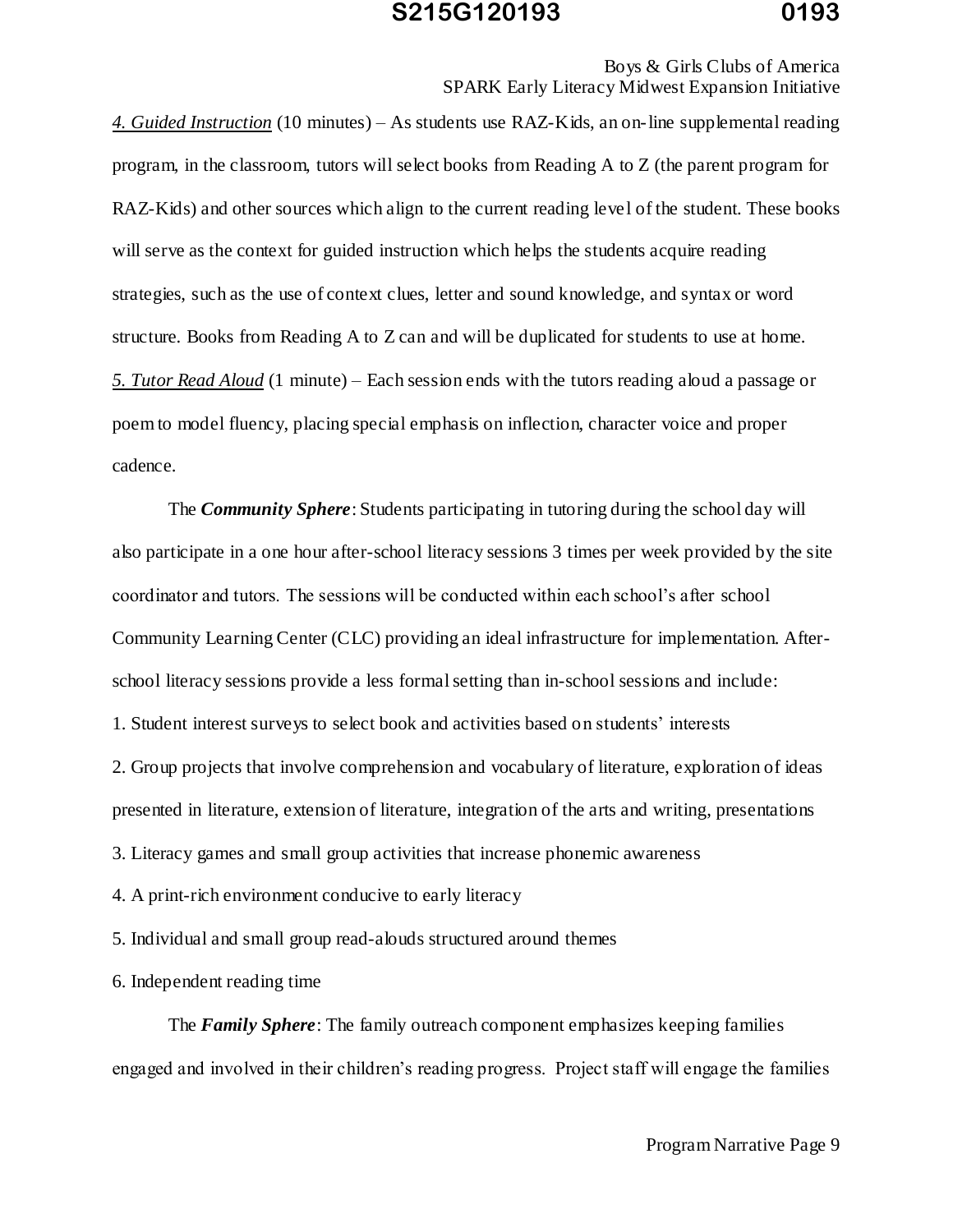### Boys & Girls Clubs of America SPARK Early Literacy Midwest Expansion Initiative

of participants and provide convenient opportunities for parental involvement. Specific strategies for family involvement include:

1. A parent from the school will be hired to serve as a Family Literacy Partner who will be a liaison to the families. One volunteer parent from each grade level  $K5 - 3$ rd grade will work with the Family Literacy Partner in connecting with parents. The Family Literacy Partner will work with teachers, site coordinators, and tutors to ensure that parents receive information on their child's progress and how best to support their child's achievement.

2. Twice monthly contact with parents regarding student progress. Contact will be made in a variety of ways and with an emphasis on supporting the parent in helping their child's literacy growth. More frequent contact will take place as needed for students that are lacking attendance in the school or community sphere or parents that request more support.

3. Parent/family literacy books, print materials and activities that actively engage parents and their child in literacy will be provided to families at family events, home visits or during other family contacts.

4. My Home Library Program will provide SPARK participants with books each month that they keep at home. Activity sheets are also sent home with students and they are encouraged to read the books and complete the activity sheets with their families.

5. Monthly family events, designed to engage families in improving student achievement, will be developed collaboratively at each site with a team of parents led by the Family Literacy Partner. Three times per year students will present projects developed during the community sphere.

Research has proven that reading scores of disadvantaged students decline more over the summer months than those of their more affluent peers. While continuous instruction would be ideal, it is not feasible given current school calendars. It is imperative; therefore, that some form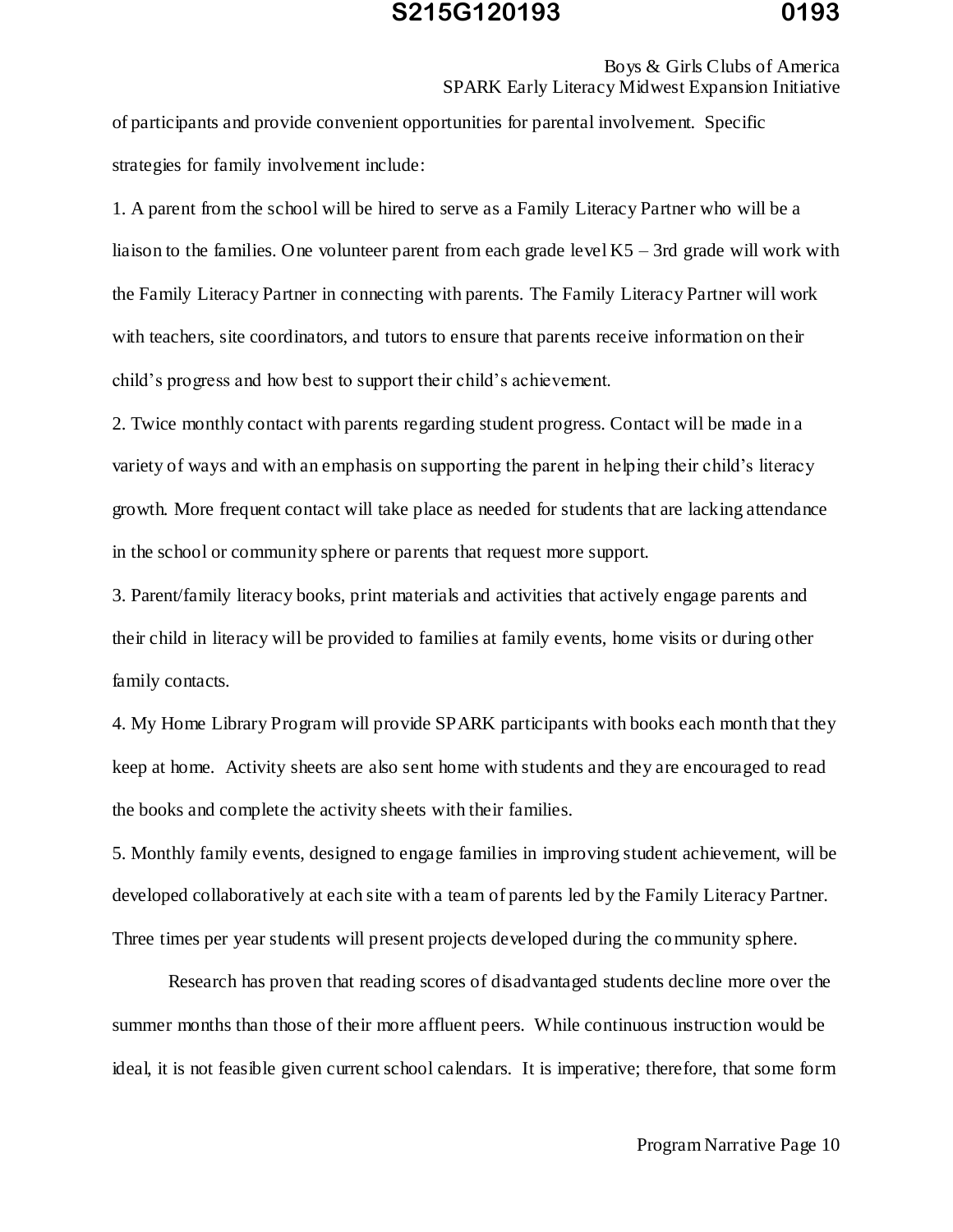#### Boys & Girls Clubs of America SPARK Early Literacy Midwest Expansion Initiative

of instruction continues June-August and Boys & Girls Clubs summer programming is uniquely situated to provide such enrichment.

The model for Summer SPARK is, by necessity, different from the school-year model. For example, during the summer months SPARK trained staff and tutors will provide appropriate academic content before, during and after field trips. A selection of appropriate reading material will be chosen to augment the knowledge gained from field trips, including appropriate vocabulary, and will be read in advance so children have the richest experiences possible. Additionally, new vocabulary words will be selected weekly and integrated into all aspects of programming.

# **(4) The extent to which performance feedback and continuous improvement are integral to the design of the proposed project.**

Because SPARK combines empirically-validated literacy strategies in a novel way, it will be important to document the implementation of the program and feed this information back into program administrators so that course-corrections can be made to the program, to determine the most successful implementation strategy. Multiple areas will be included in a formative assessments related to the appropriateness of staff selection and training, school-context factors related to the fidelity of implementation, and the adequacy of staff training in the implementation of the research protocol.

The primary tools of the assessment will be attendance tracking, the assessments built into the A to Z on-line curriculum, notes and records maintained by parent liaisons, direct observations of program components, and a series of parent, teacher, instructor, and principal surveys. The experience of the Boys & Girls Clubs of Greater Milwaukee has shown that student attendance is the primary factor program effectiveness. This is further evidenced by the winter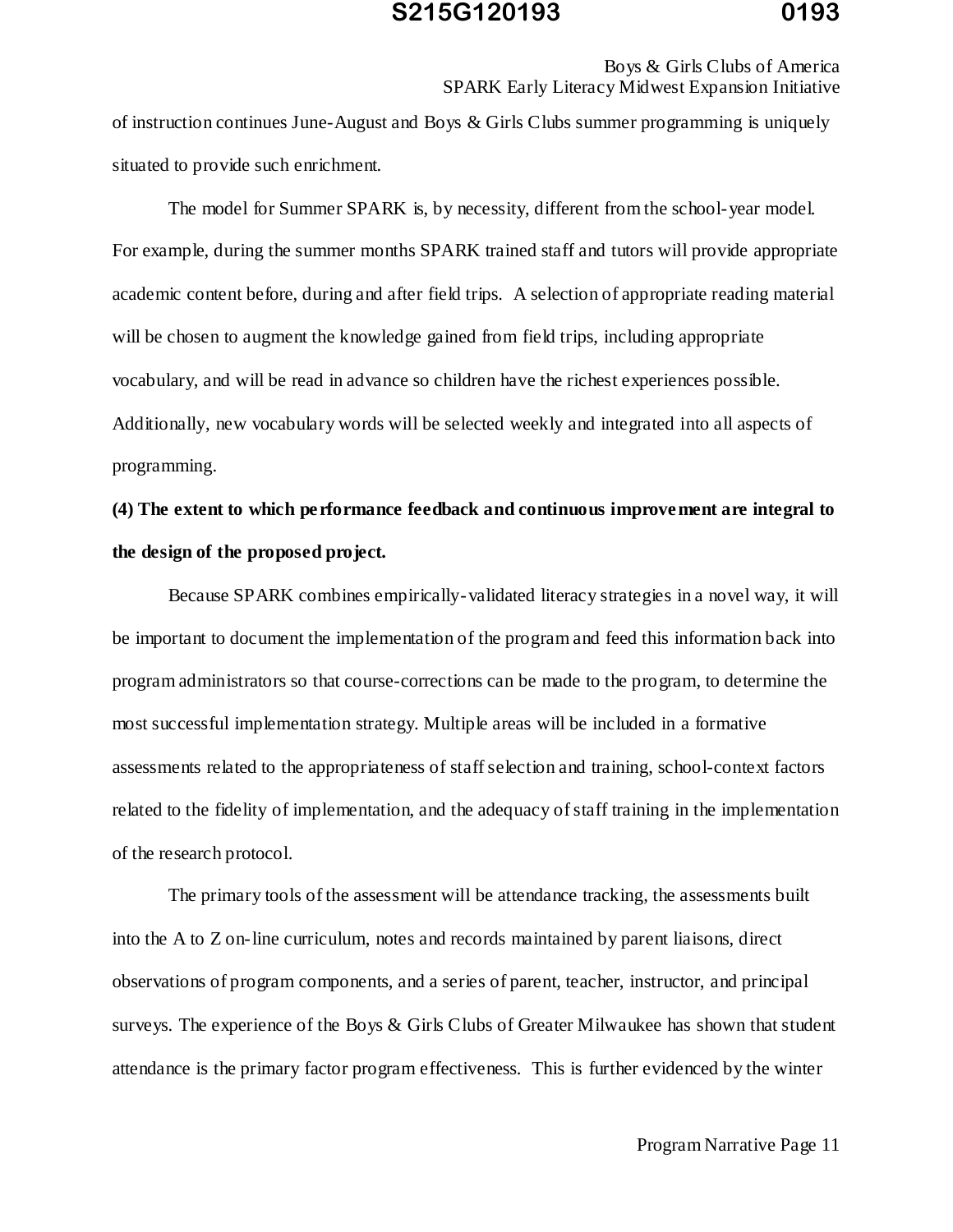#### Boys & Girls Clubs of America SPARK Early Literacy Midwest Expansion Initiative

2012 program evaluation described in section A.1. The program coordinator will review affiliate attendance records on a weekly basis. If a site demonstrates that participant attendance is negatively affecting a program the coordinator will provide emergency assistance up to and including a site visit in order to resolve issues causing poor attendance.

#### *C. Quality of the project services*

**(1) The quality and sufficiency of strategies for ensuring equal access and treatment for eligible project participants who are staff of groups that have traditionally been underrepresented based on race, color, national origin, gender, age, or disability. (10 points)** 

The mechanism that SPARK uses to recruit students and families into the program is the same that has been successfully used in the program by BGCGM. This includes a Program Director and a Site Coordinator at each school who alert school administration the opportunity. They in turn build consensus for the program within the ranks of classroom teachers. Students are selected based on the results of school district administered formative assessments. Students scoring below grade level proficiency on those assessments are deemed eligible to participate in the program. Thus personal perception and bias are eliminated from the participant selection process.

BGCA carefully selected the partner organizations to ensure that underserved youth are the primary population to receive treatment through SPARK. Through the IAL eligibility criteria, all participating affiliates represent school districts that are considered high need (no less than 25% poverty). A deeper look into the demographic data of the communities to be served by the SPARK program indicate that that the 13 school districts served have a combined average poverty rate of 38% with only two districts (Rockford, IL and South Bend, IN) having a poverty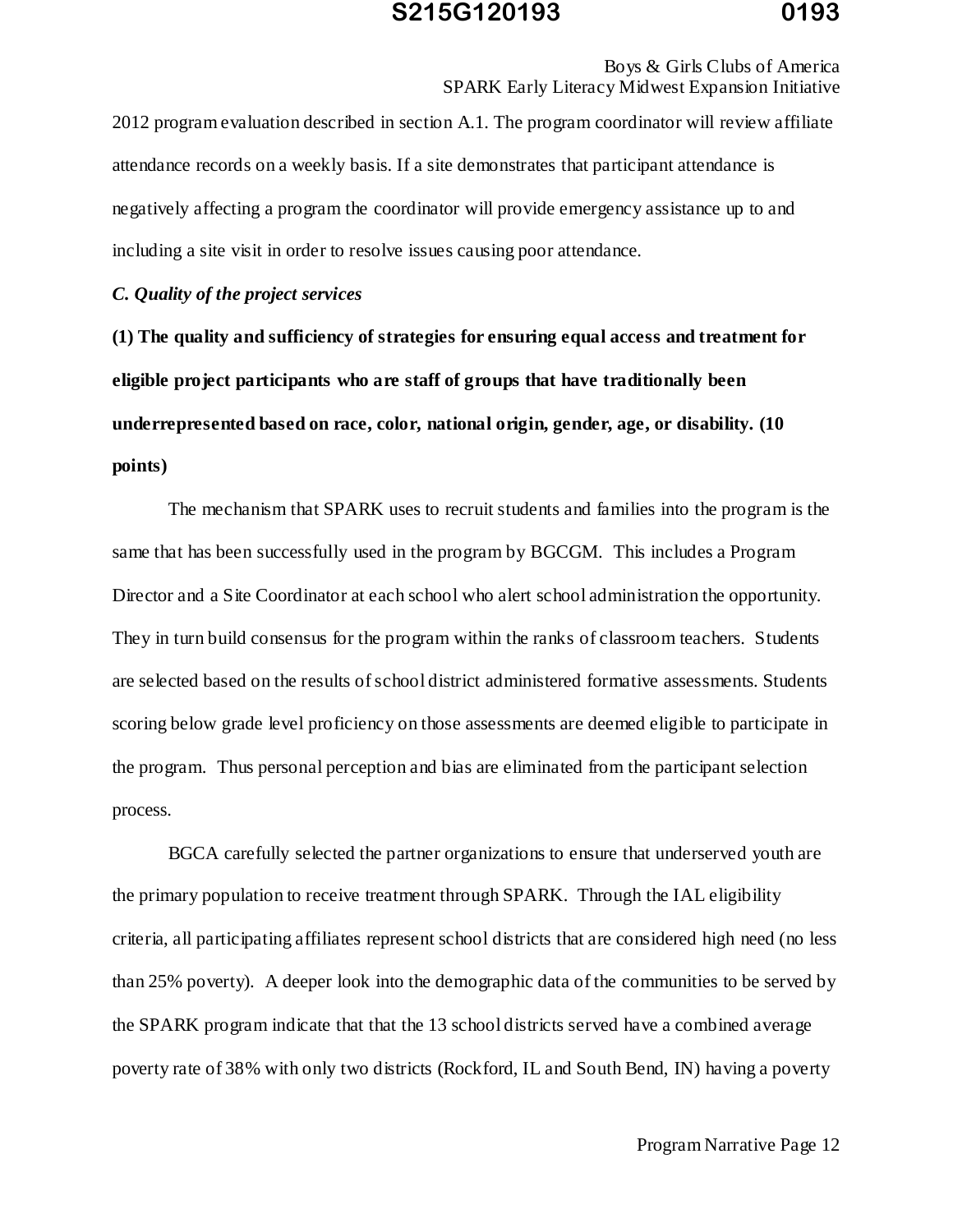Boys & Girls Clubs of America SPARK Early Literacy Midwest Expansion Initiative

rate below 30%. The average percentage of students who qualify for free and reduced lunch is 76.1% with four districts (Ford Heights, IL, Laraway, IL, Duquesne, PA, Brooklyn, IL) having free and reduced rates above 90%. The districts are also overwhelmingly minority with an average rate of non-white students at 78.4%. Two districts are 100% minority (Ford Heights, IL and Brooklyn, IL). The percent of 4th graders scoring proficient or above in reading according to state-defined proficiency standards in fourth grade is below state averages for all but two districts in the partnership. Two districts have reading proficiency rates below 20% (Duquesne, PA, Brooklyn, IL).

**(2) The extent to which the services to be provided by the proposed project are appropriate to the needs of the intended recipients or beneficiaries of those services.** 

A student that is not reading on grade level by grade 3 has less chance of graduating from high school. Law enforcement is beginning to realize that 78% of juvenile crime is committed by high school dropouts. But these dropouts can be predicted with 70% accuracy by third grade, based on reading ability, and prior retention (The Children's Reading Foundation<sup>9</sup>; National Research Council, 1998<sup>10</sup>; Anderson, Hiebert, Scott, & Wilkinson, 1985<sup>11</sup>; Francis, Shaywitz, Stuebing, Shaywitz, & Fletcher,  $1996^{12}$ ). The activities of the SPARK program are designed to mitigate these circumstances by addressing four barriers to literacy:

*Lack of time spent on literacy* – on average, each SPARK participant will receive over 30 hours of individual or small group reading instruction from SPARK tutors. Each participant can also benefit from reading time with a family member through the SPARK Home Library Program. *Lack of a print rich environment* – SPARK participants will be surrounded by print in the SPARK rooms, dedicated spaces designed just for this program. The rooms feature colorful literacy-focused posters, lots of books, fun literacy manipulatives (such as magnetic letters) and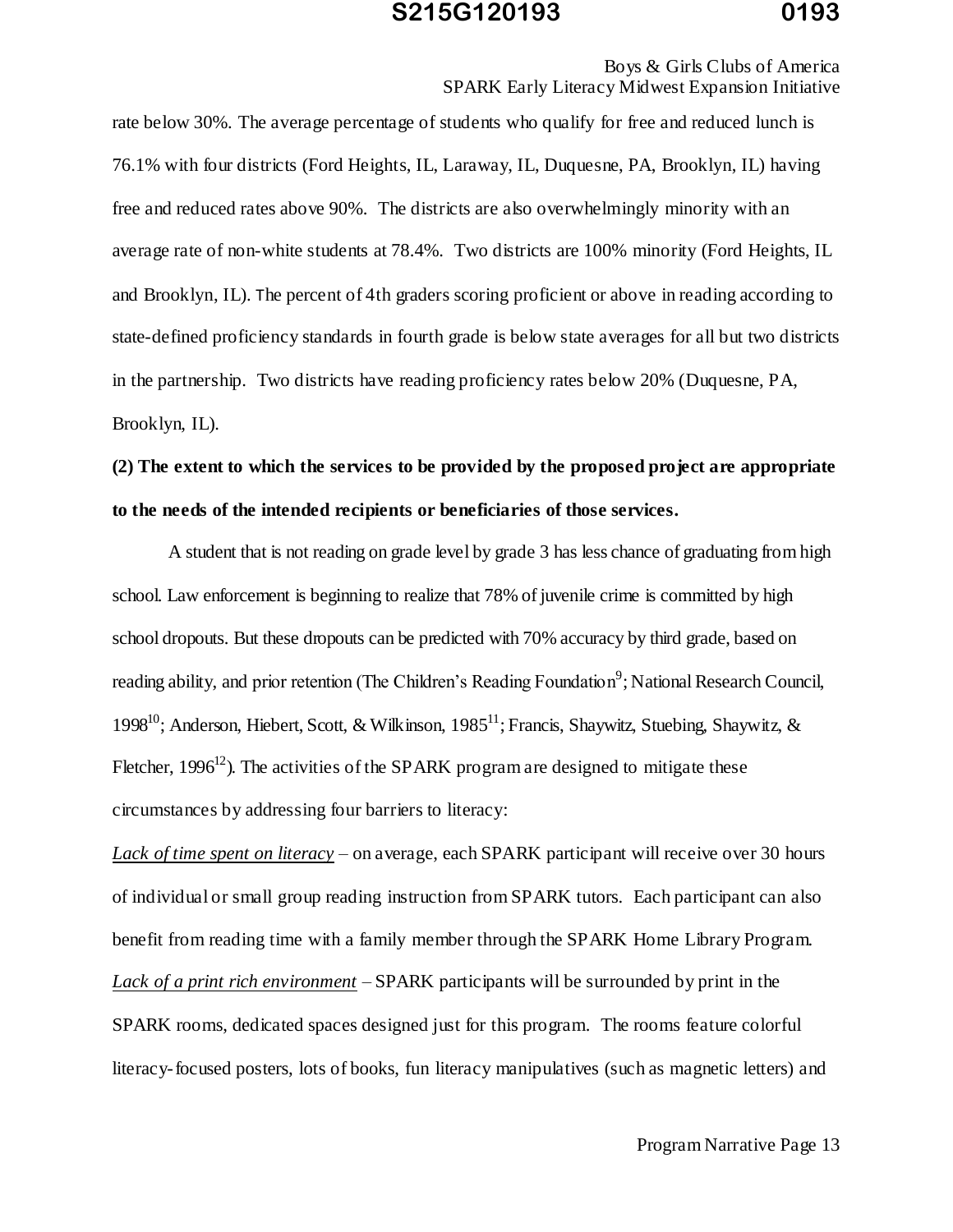#### Boys & Girls Clubs of America SPARK Early Literacy Midwest Expansion Initiative

comfortable furniture. In addition, participants will receive books to start their own personal libraries through a variety of channels, including the SPARK Home Library Program. *Lack of student engagement in literacy activities* – participants will be actively engaged in literacy activities during school, after school, and in the home. SPARK tutors will focus on providing fun literacy activities for students (such as Leapster digital learning systems, creative group literacy games, and literacy-focused art projects) to keep the program engaging and innovative.

*Lack of parental involvement* – a major focus of this program will be on keeping parents engaged and involved in their children's reading progress. To that end, at all sites parents receive phone calls, letters home and, if possible, home visits to remind them of upcoming SPARK events and to keep them apprised of their children's progress. They will also be engaged through the Home Library Program.

**(3) The extent to which the training or professional development services to be provided by the proposed project are of sufficient quality, intensity, and duration to lead to improvements in practice among the recipients of those services. (5 points)** 

SPARK training utilizes a number of best practices to provide all staff the appropriate knowledge and skills to be effective. The training program was developed at BGCGM with the assistance of Ruth Short, Ph.D. of the University of Wisconsin – Milwaukee. Dr. Short was instrumental in the development of the SPARK program model has more than 20 years experience in designing, managing and evaluating literacy programs. At the point notice of funding is received, affiliate Clubs will recruit and hire Site Coordinators. Coordinators will visit the Milwaukee Clubs for a multi-day train the trainer session where they will receive all training that they will facilitate for SPARK staff upon return to their Club. Each Site Coordinator will be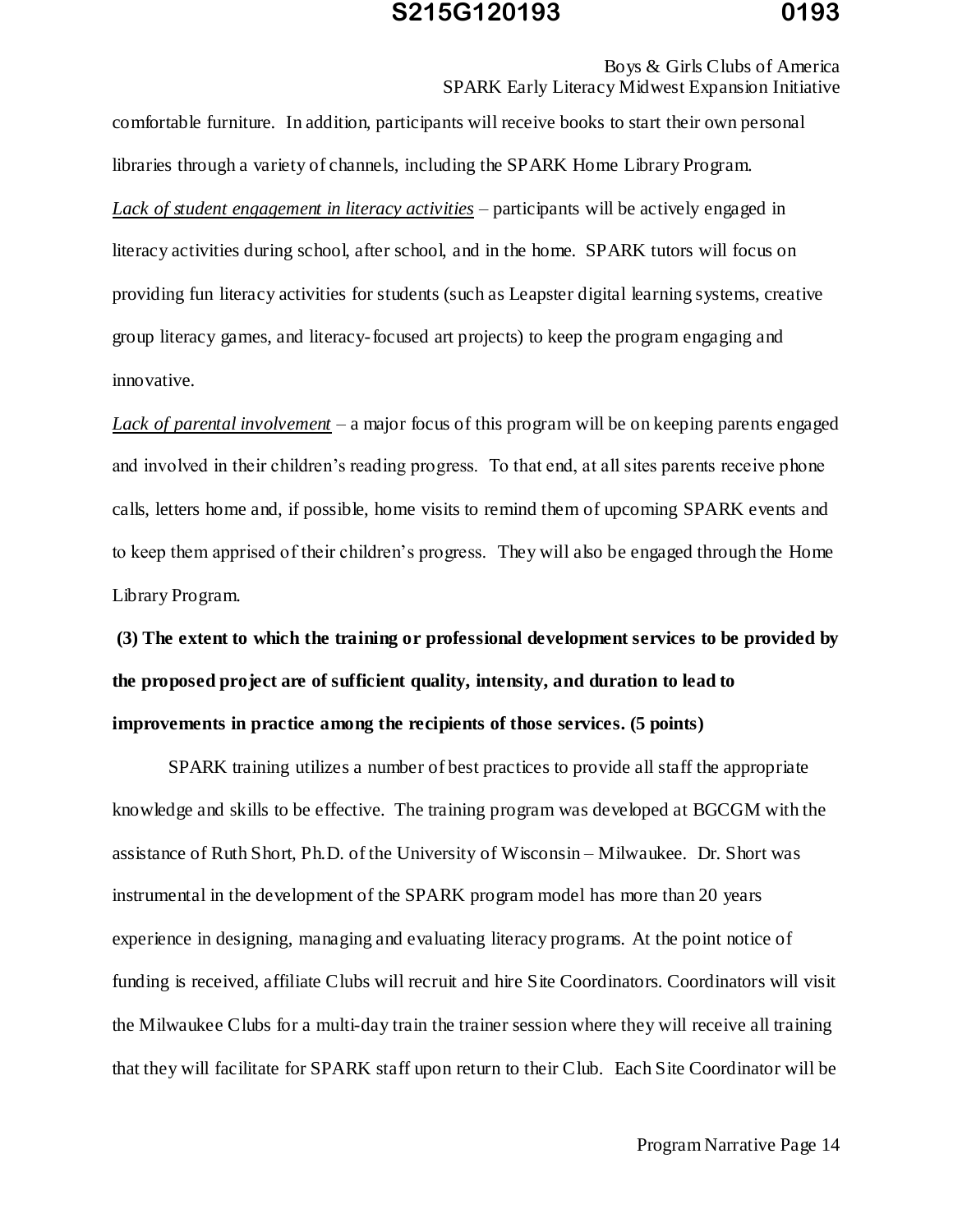Boys & Girls Clubs of America SPARK Early Literacy Midwest Expansion Initiative

a certified teacher, well qualified to offer on-site, on-going tutoring assistance to staff. The training is facilitated jointly by the BGCA Program Coordinator, Director of Training and Professional Development and the evaluation team. Training includes:

*Tutor Training-Education and effective tutoring* (8 hours) The training was developed by BGCGM in collaboration with Ruth Short, Ph.D. The training incorporated "Balanced Literacy" into effective tutoring practices. *Lesson plan training* (6 hours)-SPARK uses a very structured lesson plan for each lesson. Staff are trained to write and use the lesson plan. Topics covered in these trainings include writing and implementing the SPARK lesson plan, active learning, student behavior management, planning and time management and educational games. *Vocabulary training* (3 hours)-This training stresses the importance of vocabulary development

and how it impacts student learning. *Reading comprehension training* (3 hours)-Staff are taught how to improve SPARK students' reading comprehension. The levels of comprehension are taught along with ideas to help students to better understand what they are reading. *Active learning* (3 hours)-This training shows staff how to have fun with the students while they learn. Cooperative and experiential learning is addressed. *After school training* (2 hours)-All staff who work with the students after school attend this training. Topics covered include: Safety, active learning, conflict resolution, organized play, student management, planning, reflecting *Writing (2 hours)-Staff are taught how to improve their students' writing skills. They learn a* variety of strategies to use to get students excited and interested in writing.

**Family Literacy Partner Training-***Family Literacy Training* (6 sessions) These sessions focus on stages of language development, aiding children and developing reading skills, positive reinforcement strategies for parents, equipping parents to be the educator for their children, incorporating reading in all daily activities, understanding reading levels in running records and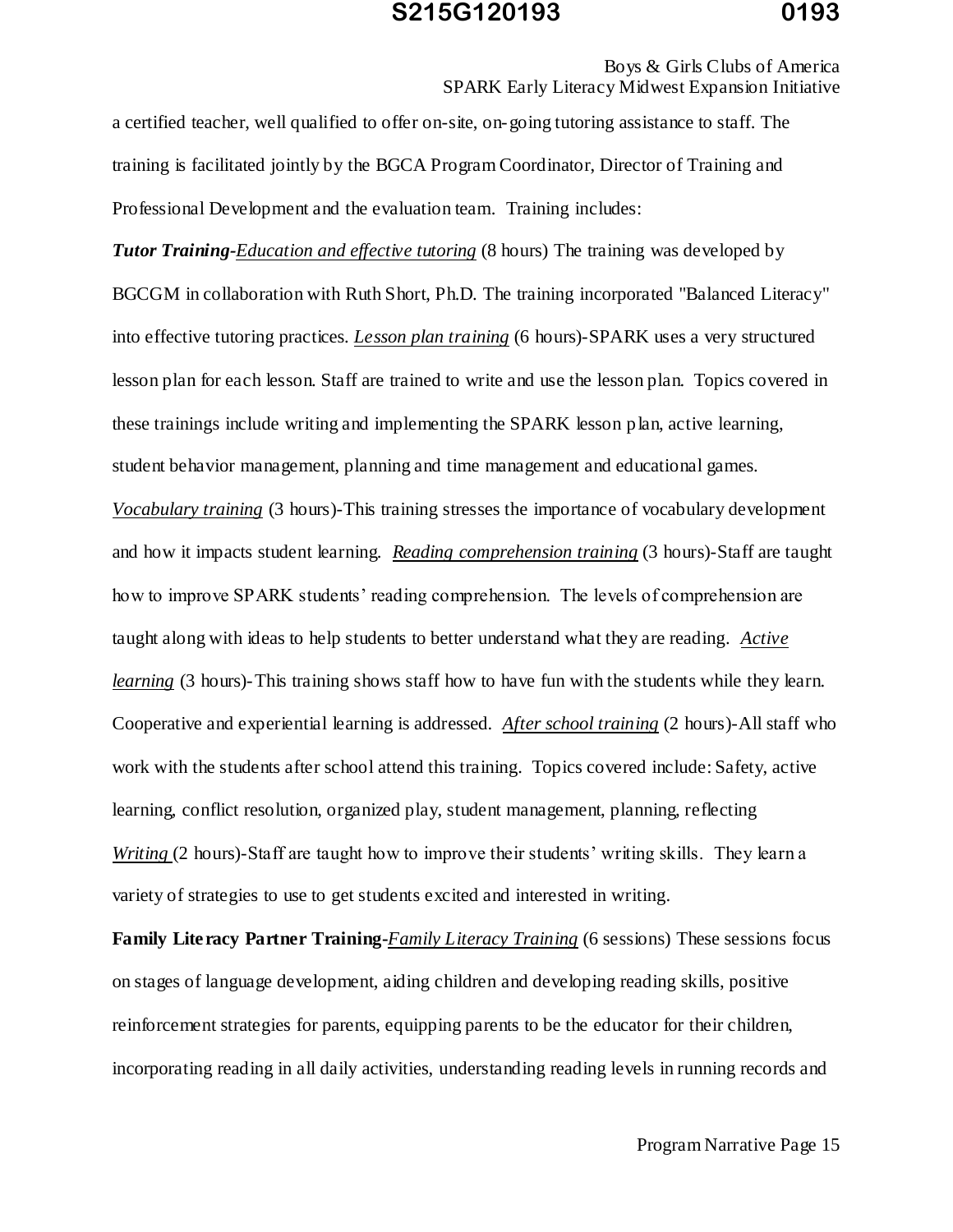Boys & Girls Clubs of America SPARK Early Literacy Midwest Expansion Initiative wordplay and high frequency words. *Home Visit Training* which focuses on cultural sensitivity, building relationships, safety training and mandated reporting.

 The sites coordinators will then visit an Existing BGCGM SPARK site where they will put what they learn into practice in an experiential learning exercise by acting as a tutor during live School Sphere tutoring sessions, leading a Community Sphere after-school session and shadowing a Family Literacy Partner as they interact with participants' parents.

 Upon return to their Clubs, the site coordinators will be responsible for hiring and coordinating the training of SPARK tutors and family literacy partners using what they have learned at the multi-day training. The initial training will be facilitated by webinar or Skype. Led by the BGCA department of Training and Professional Development with assistance from the evaluation team it will focus on fidelity of training and program implementation.

 The need for and subject of ongoing professional development will be facilitated through regular review of tutor observations conducted by site coordinators at affiliate sites. Using the tutor observations (described in section E.3.) site coordinators conduct a formal evaluation of tutoring sessions which provides rich information about the strengths and deficiencies of each tutor. Each tutor is observed no less than once each month (an average of two observations each week at each affiliate site) and observation forms are forwarded to the BGCA program coordinator each week for review. Review of the observations by the program coordinator will prompt site specific professional development in identified areas of need.

#### *D. Adequacy of resources*

**(1) The extent to which the costs are reasonable in relation to the objectives, design, and potential significance of the proposed project**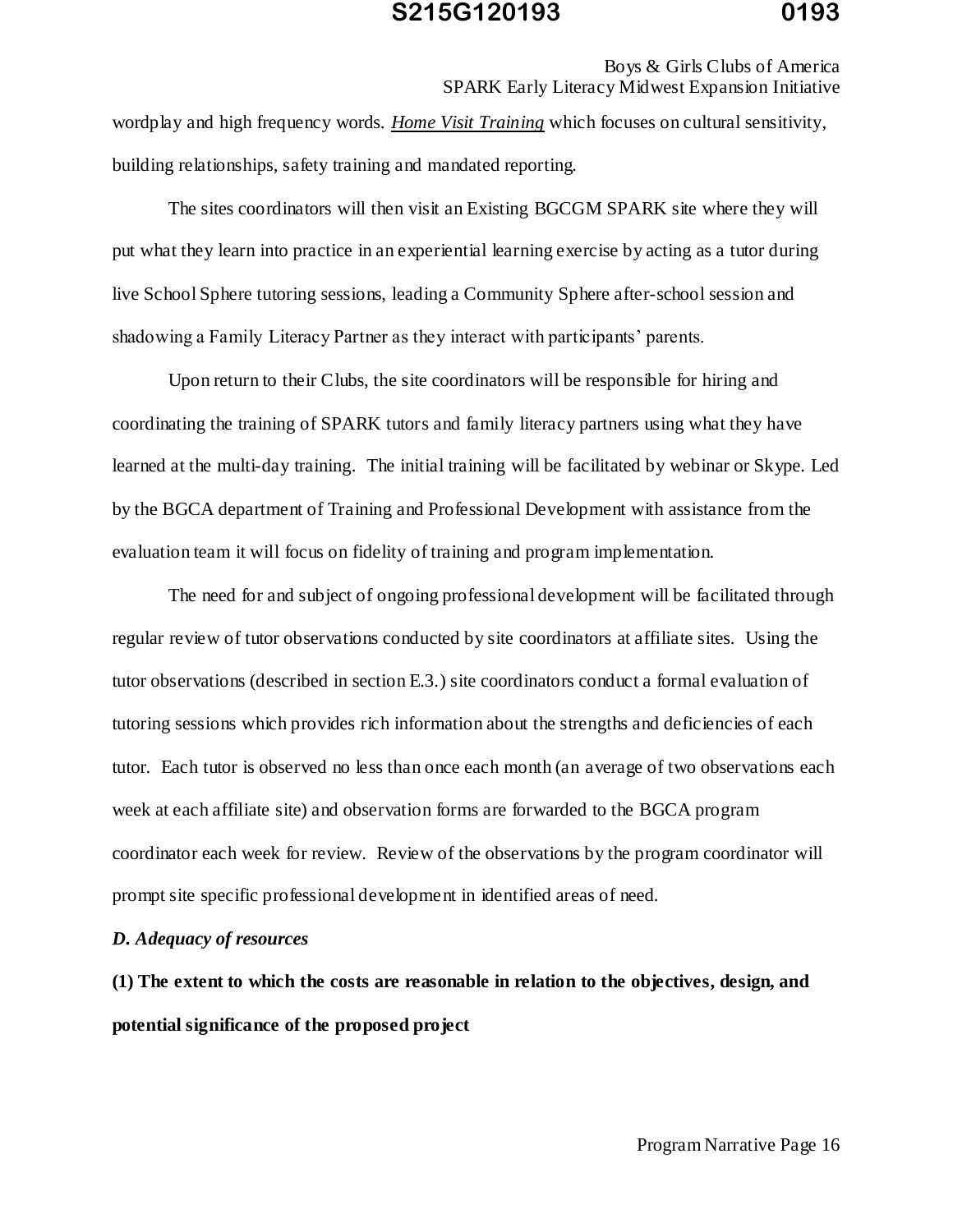Boys & Girls Clubs of America SPARK Early Literacy Midwest Expansion Initiative

As described in detain above the SPARK program is a wrap around program that

provides participants literacy programming in every aspect of their lives. The comprehensive and intensive nature of the intervention has demonstrated promising results. Using a randomized control design, evaluation of the Milwaukee SPARK program funded through i3 has found that program participants receiving more than 19 sessions gained, on average, 35% more scale point growth on a standardized test than students who did not participate. The evaluation also showed that the program may be having an impact on Phonics, Concepts of Print, and Vocabulary and Word Structures. The total cost of the program as designed is

When the extent of the intervention is considered the project team feels this is very reasonable when the long term goals and potential effect of SPARK is considered.

**(2) The extent to which the costs are reasonable in relation to the number of persons to be served and to the anticipated results and benefits.** 

The SPARK program cost per participant in the described project is to serve 900 students. After a successful two year implementation period affiliate partners will have the ability to maintain a SPARK program without the administration and oversight provided by BGCA. When those costs are removed from the program budget the cost of SPARK is reduced to approximately per student per year. This represents very reasonable costs when one considers the annual per student expenditures of the participating school districts per student on average) and the expected benefits as described above.

*E. Quality of the management plan* 

**(1) The adequacy of the management plan to achieve the objectives of the proposed project on time and within budget, including clearly defined responsibilities, timelines, and milestones for accomplishing project tasks.**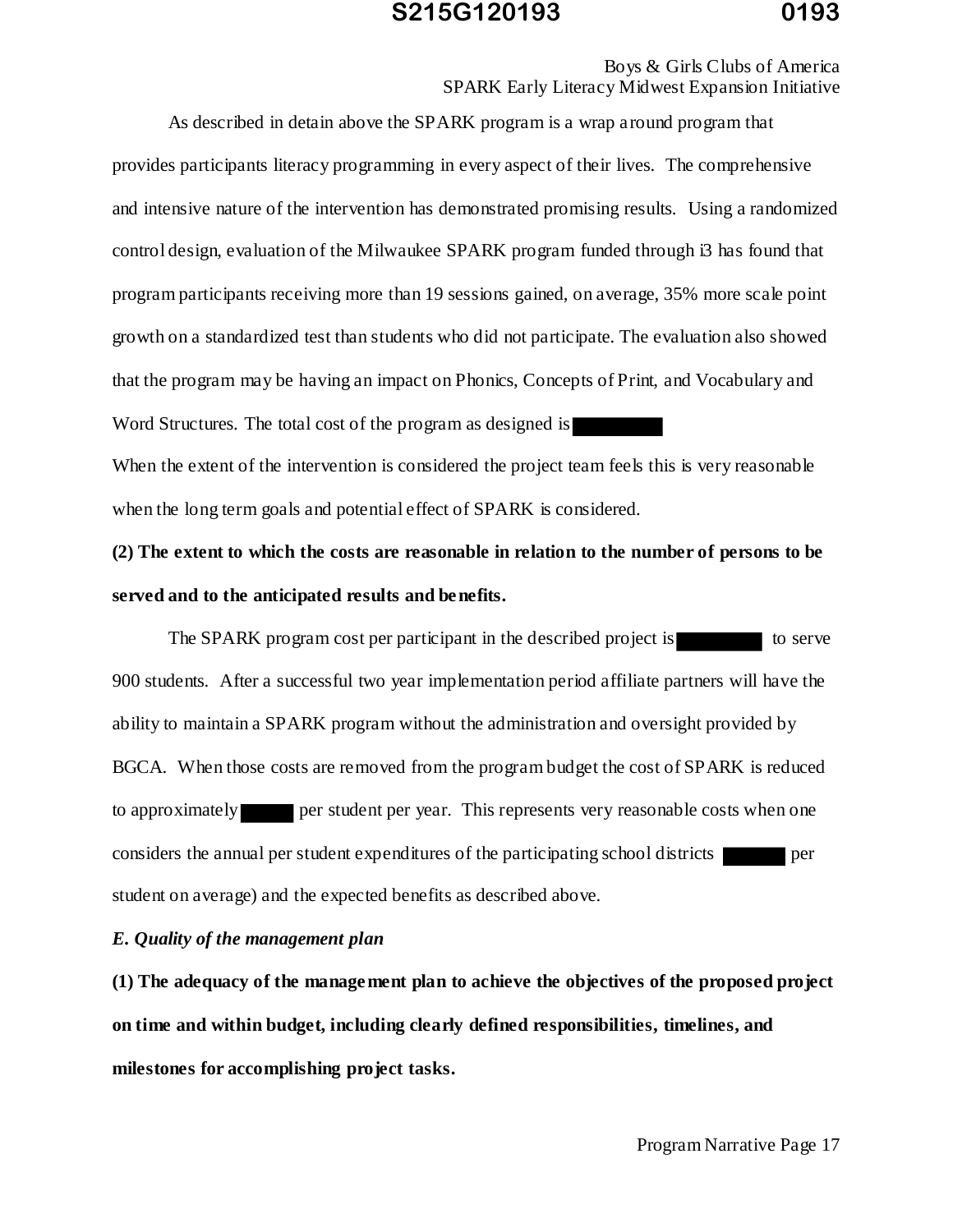Boys & Girls Clubs of America SPARK Early Literacy Midwest Expansion Initiative

Management of the project will be the direct responsibility of the program coordinator to be hired by BGCA. The coordinator will work with local affiliate clubs and school districts to ensure SPARK services are being offered with regard to the established timeline, sites have the level of personnel assigned to support the students, work with the external evaluator to conduct observations at affiliate sites and ensure systems are in place to collect program data, facilitate professional development and work with affiliates to facilitating collaboration among the schools and program sites.

 SPARK will also be supported by the BGCA Government Grants and Finance departments. The Finance department will be responsible for all financial accounting and reporting requirements associated with the grant. The Government Grants department will be responsible for administrative management of the award.

Goal: Demonstrate an impact on improving student growth in reading for high-need students by expanding the implementation of and investment in community literacy

**Objective 1:** Significantly improve reading performance of participants through literacy work in three spheres

| <b>Activities</b>        | <b>Timeline</b> | <b>Responsibility</b> | <b>Milestones</b>          |
|--------------------------|-----------------|-----------------------|----------------------------|
| Local affiliates and     | Oct 2012        | Project Director;     | Signed agreements with all |
| districts under contract |                 | Project Coordinator   | partners                   |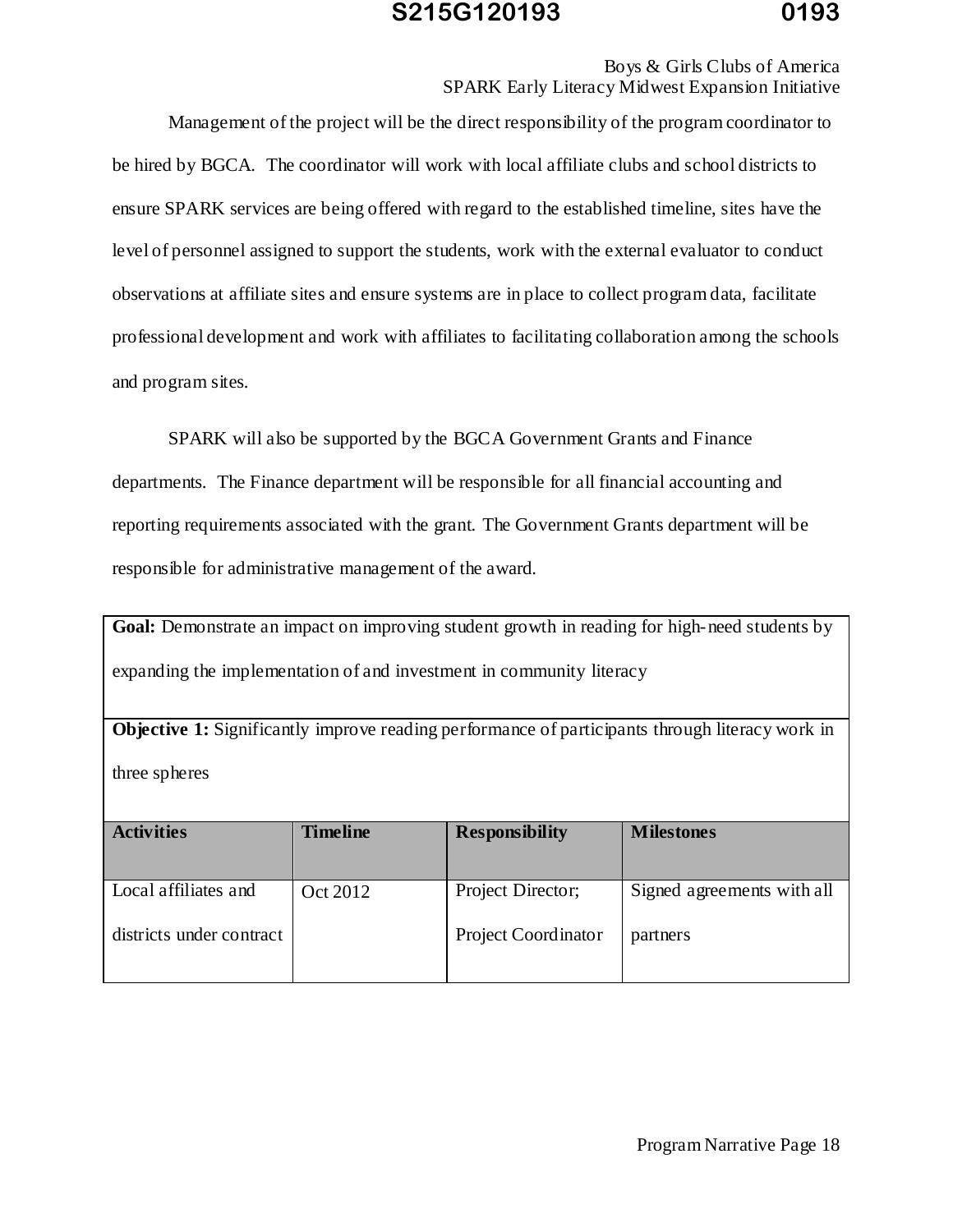#### Boys & Girls Clubs of America SPARK Early Literacy Midwest Expansion Initiative

| Administrative staff at   | Oct-Nov 2012       | Project Director;          | Affiliate staff identified  |
|---------------------------|--------------------|----------------------------|-----------------------------|
| local affiliates in place |                    | Project Coordinator;       |                             |
|                           |                    | <b>Local Affiliates</b>    |                             |
|                           |                    |                            |                             |
| Multi-day training        | November 2012      | Project Director;          | Institute itinerary         |
| institute                 |                    | Project Coordinator,       |                             |
|                           |                    | <b>Training Consultant</b> |                             |
| Recruit tutors at         | Oct-Nov 2012       | Local Affiliates, Site     | Tutors assigned             |
| school sites              |                    | Coordinators               |                             |
|                           |                    |                            |                             |
| Tutors provided all       | Approx. 25 hours   | Program                    | Calendar of training;       |
| necessary training        | December 2012      | Coordinator; Site          | Registration completed      |
|                           |                    | Coordinators; Local        |                             |
|                           |                    | <b>Affiliates</b>          |                             |
|                           |                    |                            |                             |
| Program space             | Oct-November       | Project Director;          | Tutoring space at the       |
| prepared at each          | 2012               | Coordinator and Site       | school identified           |
| school with print rich    |                    | Coordinators; Tutors       |                             |
| environment               |                    |                            |                             |
|                           |                    |                            |                             |
| One-on-one tutoring       | 3 times per week   | Coordinator; Site          | Students identified; Parent |
| takes place during        | for 30 minutes for | Coordinators; Tutors       | permission received;        |
| school                    | 30 weeks during    |                            | schedule set; Program       |
|                           | the school year    |                            | space prepared              |
|                           |                    |                            |                             |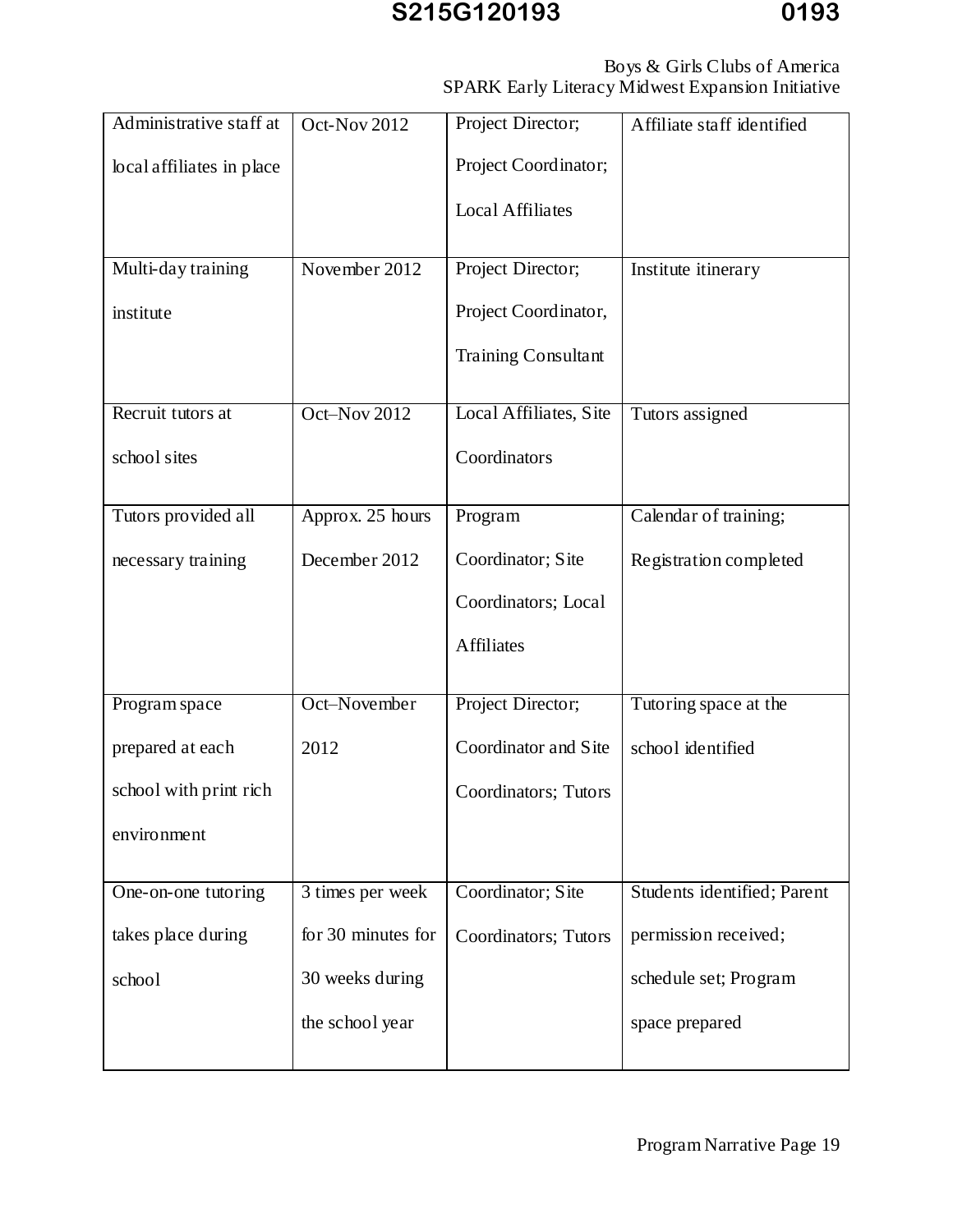#### Boys & Girls Clubs of America SPARK Early Literacy Midwest Expansion Initiative

| Running record results    | Every 2 weeks     | <b>Site Coordinators</b> | Running records              |
|---------------------------|-------------------|--------------------------|------------------------------|
| used to plan tutoring     | during the school | Tutors; Teacher's        | administered and analyzed    |
|                           | year              | input                    |                              |
|                           |                   |                          |                              |
| Professional              | Ongoing           | Site Coordinators;       | Site coordinators provide    |
| development for tutors    |                   | Training                 | coaching/modeling            |
|                           |                   | Coordinator              |                              |
| $K - 3rd$ grade students  | 3 times weekly    | Site coordinators;       | Students identified; Parent  |
| participate in            | for 60 minutes    | Tutors; Family           | permission signed; Students  |
| community sphere          | during after      | <b>Literacy Partners</b> | registered;                  |
|                           | school CLC        | (FLP)                    |                              |
|                           |                   |                          |                              |
| Community sphere          | 3 times per year  | Site coordinators;       | Students participate in      |
| projects shared           | with school &     | Tutors                   | community sphere             |
|                           | family sphere     |                          |                              |
| Create list of books      | Jan 2013          | Coordinator; Site        | Alignment of books with      |
| and book extension        | Jun 2013          | Coordinators             | school community family      |
| activities for parents to |                   |                          | sphere; Book list created    |
| use at home               |                   |                          |                              |
|                           |                   |                          |                              |
| Training for Family       | Dec 2013          | Training                 | Session scheduled; agenda    |
| <b>Literacy Partners</b>  |                   | Coordinator; Site        | set; participants registered |
| (FLP)                     |                   | Coordinators; Local      |                              |
|                           |                   | <b>Affiliates</b>        |                              |
|                           |                   |                          |                              |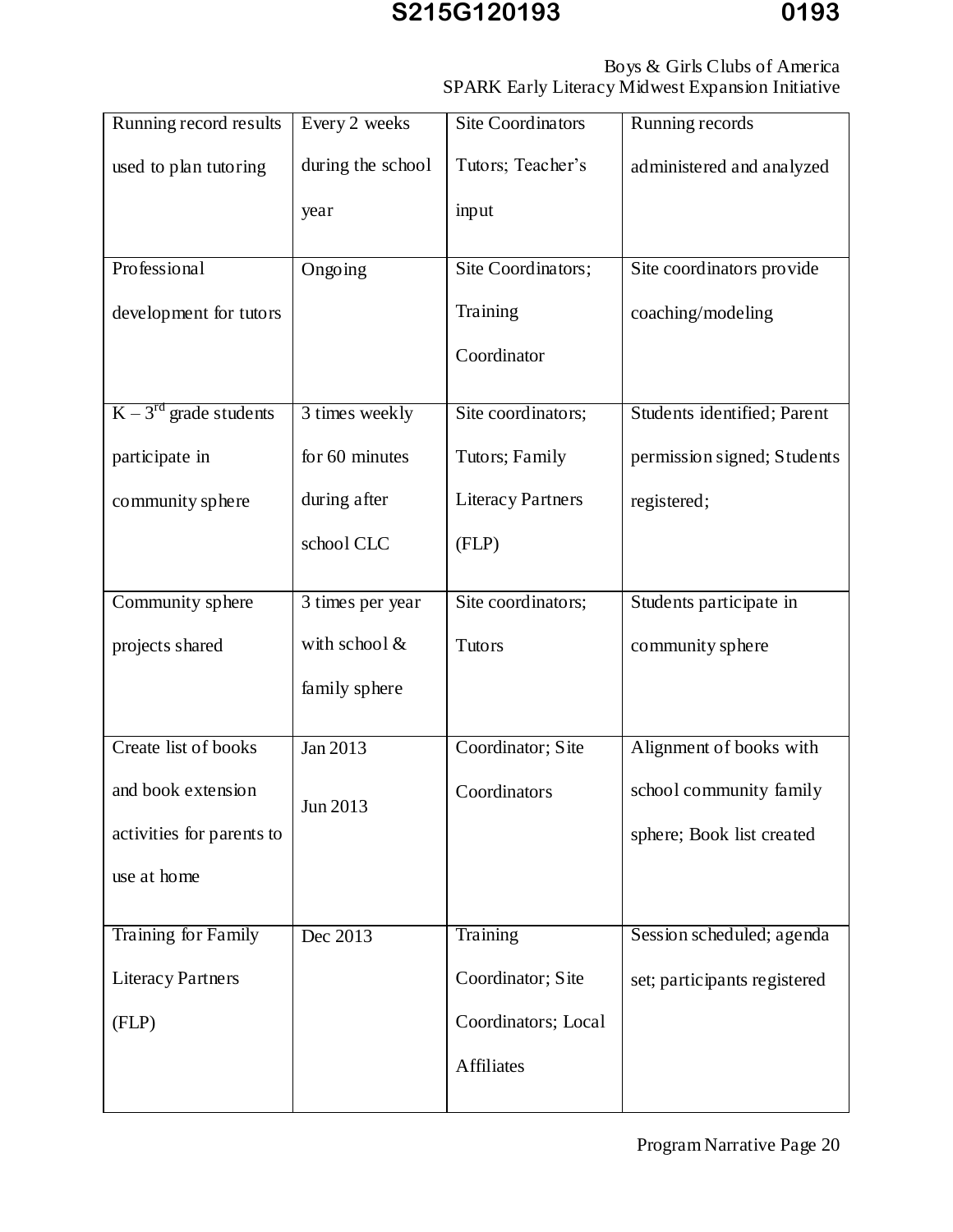| Boys & Girls Clubs of America                            |
|----------------------------------------------------------|
| <b>SPARK Early Literacy Midwest Expansion Initiative</b> |

| School-based family    | Monthly       | FLP; Site                        | Event schedule planned;   |
|------------------------|---------------|----------------------------------|---------------------------|
| events                 |               | Coordinators;<br>Tutors; Parents | Event agendas set         |
| Regular parent contact | Two per month | FLP; Teachers                    | Plan for parent contacts  |
|                        |               |                                  |                           |
| Parents are provided   | Monthly       | Family Literacy                  | Books and resources       |
| resources to support   |               | Partner                          | obtained and organized by |
| their child at home    |               |                                  | age group                 |
|                        |               |                                  |                           |

**(2) The extent to which the time commitments of the project director and principal investigator and other key project personnel are appropriate and adequate to meet the objectives of the proposed project. (5 points)** 

*Program Director*-Kimberly Boyd is BGCAs Vice President of Education Programs and (short Bio). She is included in the project at 20% as her responsibilities include oversight of the program, but not direct responsibility for implementation. She will devote her effort to supervision of the program coordinator, managing agreements with participating affiliates and assisting the Principal Investigator with coordination of the evaluation.

*Program Coordinator*-Phoebe Baily, Ed.D. will devote 100% effort to the project and will be directly responsible for the implementation of the SPARK program. The Program Coordinators duties are described in detail in section E.1. above.

*Training Coordinator*-Pam Hodges, Ph.D., Director of Training and Professional Development at BGCA will commit 25% effort to the program. She will be responsible for planning and assisting in the implementation of the training program described in section C.3.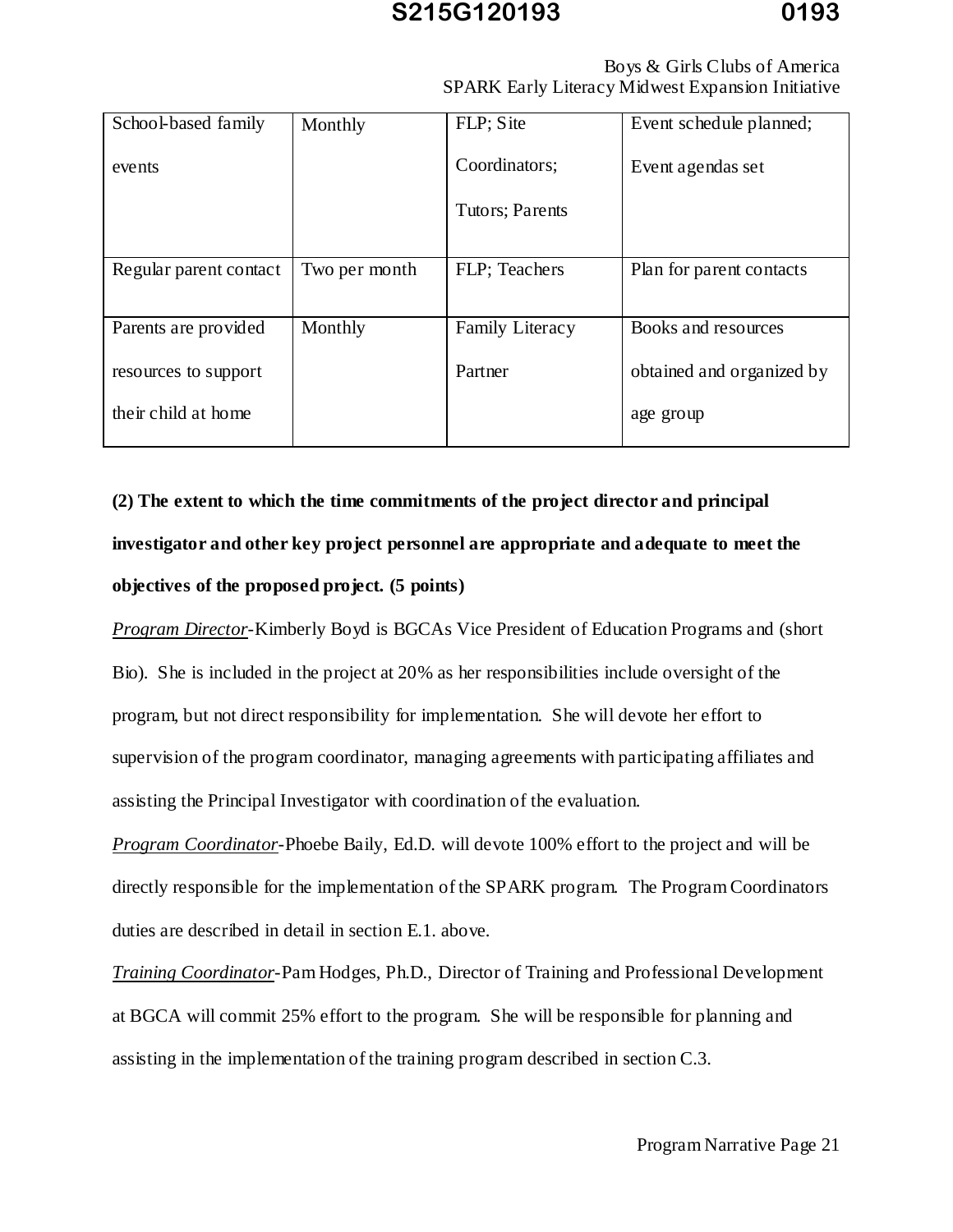Boys & Girls Clubs of America SPARK Early Literacy Midwest Expansion Initiative

*Principal Investigator*-Curtis Jones, Ph.D. will serve as the program evaluator. Dr. Jones will commit 25% effort to the program. This commitment includes designing and leading the evaluation as well as assisting in training. He will also lead an evaluation team that includes a literacy expert and a graduate student researcher.

*Affiliate Administration*-The budget for the SPARK program includes an allowance for a senior staff member to provide administrative oversight at the affiliate level. The percent FTE is directly related to the number of sites each affiliate implements. Oversight will be the responsibility of either a Vice President or Director of Programs. The allowance is 20% FTE for a single site, 30% for two sites, 40% for three sites and 50% for 4 or more sites.

**(3) The adequacy of mechanisms for ensuring high-quality products and services from the proposed project. (5 points)** 

The SPARK model includes a number of tools designed to ensure efficacy of instruction. These tools are instrumental in guaranteeing the integrity of the program as well as fidelity of implementation.

*Running records*-Tutors assess SPARK participant progress utilizing a running record in which students read from a benchmark book. As the student reads the text aloud the tutor records errors. The running record serves as an indication of whether the material being read is too easy or too difficult for the child thus serving as an indicator of the areas where improvement is necessary. The running records are an important factor in planning future instruction and helping participants understand their own progress (Farr  $1992^{13}$ ).

*Tutoring session Observation*-No less than once per month, site coordinators conduct an observation of a tutoring session for each tutor. The purpose of the observation is to collect uniform and reliable data about the tutoring sessions across sites to help make future decisions in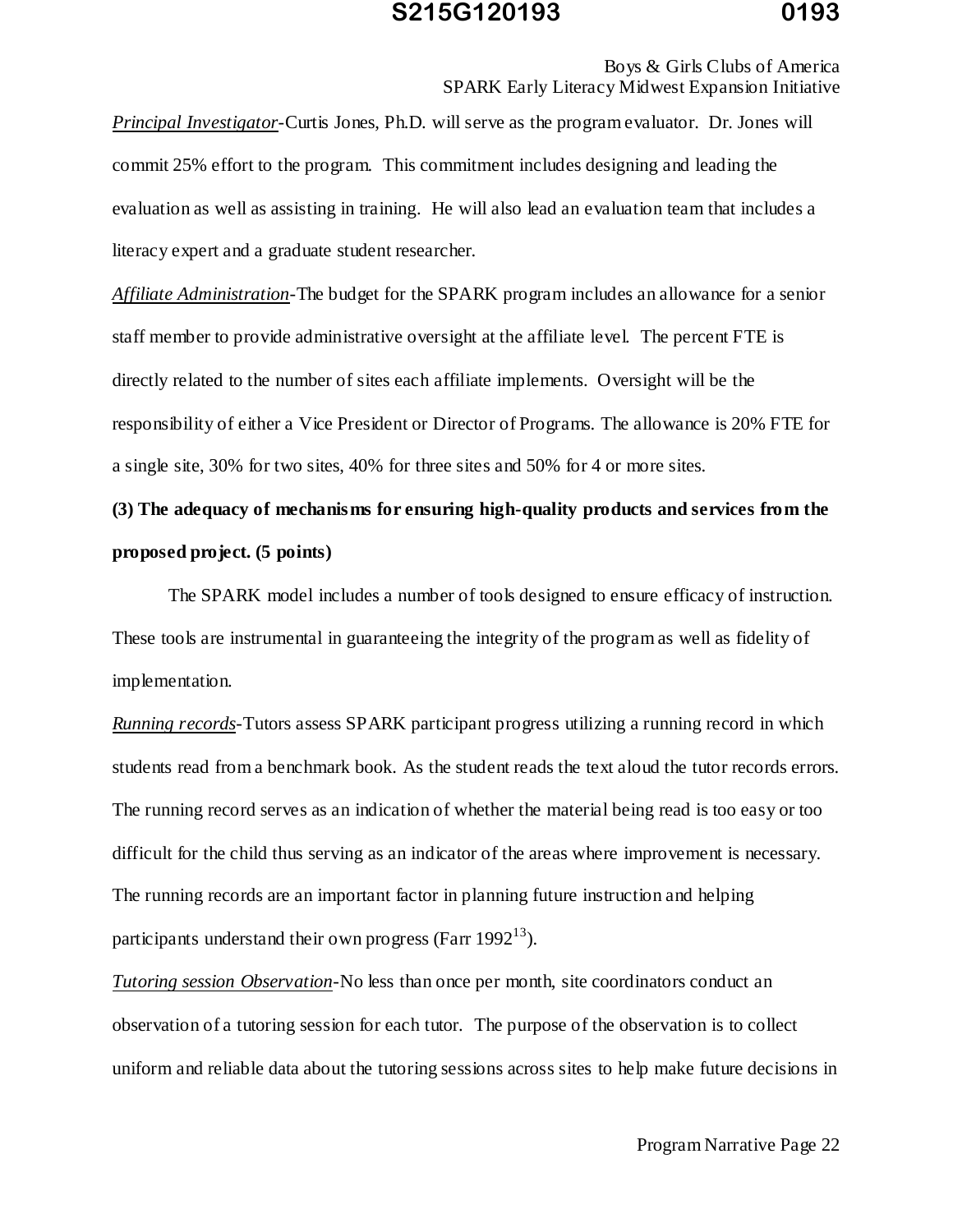#### Boys & Girls Clubs of America SPARK Early Literacy Midwest Expansion Initiative

regard to training, lesson planning and program design. A copy of both the observation guide and observation form is included as attachment G.

*Lesson plans*-Tutors write a lesson plan for each tutoring sessions. The primary function of the lesson plan is to guarantee that the tutors utilize the entire time available foe the tutoring session in order to provide as much impact as possible. The component parts of the lesson plan are described in detail above in section B.3. of this proposal. A copy of a lesson plan form is included as attachment H.

#### *F. Quality of the project evaluation (15 points).*

**(1) The extent to which the methods of evaluation include the use of objective performance measures that are clearly related to the intended outcomes of the project and will produce quantitative and qualitative data to the extent possible. (10 points)** 

The evaluation will utilize a mixed-methods approach to provide the SPARK project with both formative and summative feedback about both implementation and impact. Fidelity of Observations Documentation –One of the biggest challenges facing the SPARK project is to ensure fidelity of implementation (FOI) to all three aspects of the program model (family, school, and community). To provide BGCA with the ability to monitor FOI, the Evaluation Team will design a FOI system and train project staff in the application and interpretation of this system. Staff from each participating school will receive annual training in the implementation of SPARK. During these events, the Evaluation Team will provide training in the utilization of the FOI system. Developing the capacity of local staff to maintain oversight over FOI is a more cost effective approach than having the Evaluation Team attempt to ove rsee the process.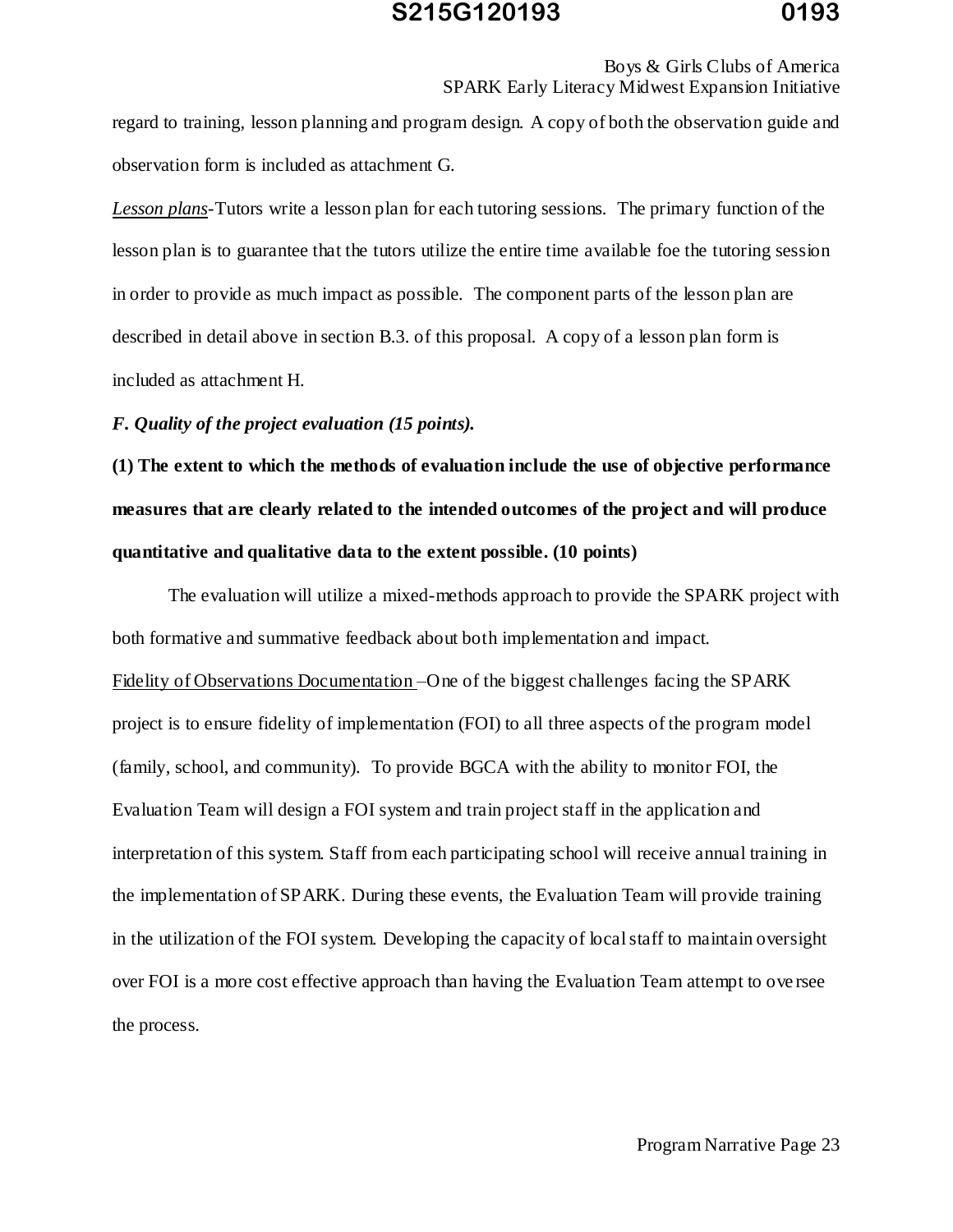Boys & Girls Clubs of America SPARK Early Literacy Midwest Expansion Initiative

Case studies – Six sites will be chosen as case study SPARK sites. Within these sites, multiple methods will be used to identify factors that both promote and inhibit implementation. We will also be interested in identifying the ways sites have adapted SPARK to fit their local contexts. Case studies will involve making two visits to sites and collecting a variety of data from key stakeholders and participants. Interviews with school leadership and teachers will be used to explore their perceptions of SPARK, their concerns and ideas for improved implementation, and their impressions of the effectiveness of SPARK. Interviews with SPARK staff and focus groups with tutors and parents will be used to explore progress, along with barriers and facilitating elements for implementation, adequacy of training and supports and ways to improve these, satisfaction with SPARK, and other issues that arise during the course of the project. Finally, case studies will involve direct observation of tutoring sessions, parent involvement activities, home visits, and after-school sessions. These observations will be used to both check the accuracy of FOI observations being conducted at sites and to develop a more in-depth understanding of the quality of activities and engagement of participants. Taken together, these methods will allow the Evaluation Team to develop a deep understanding of the barriers to and factors that promote the successful implementation of SPARK in diverse school contexts. Survey work –Through our case studies and discussions with SPARK leadership, the Evaluation Team will identify questions salient to the entire initiative. We will then develop and administer initiative-wide, on-line surveys of SPARK staff (tutors, site managers, parent partners), school staff, and parents to obtain a rich understanding of how the various project stakeholders understand and view SPARK.

Statistical analysis – The final element to the evaluation will be to analyze the impact of SPARK on student achievement. In the current project many sites are utilizing the Measures of Academic